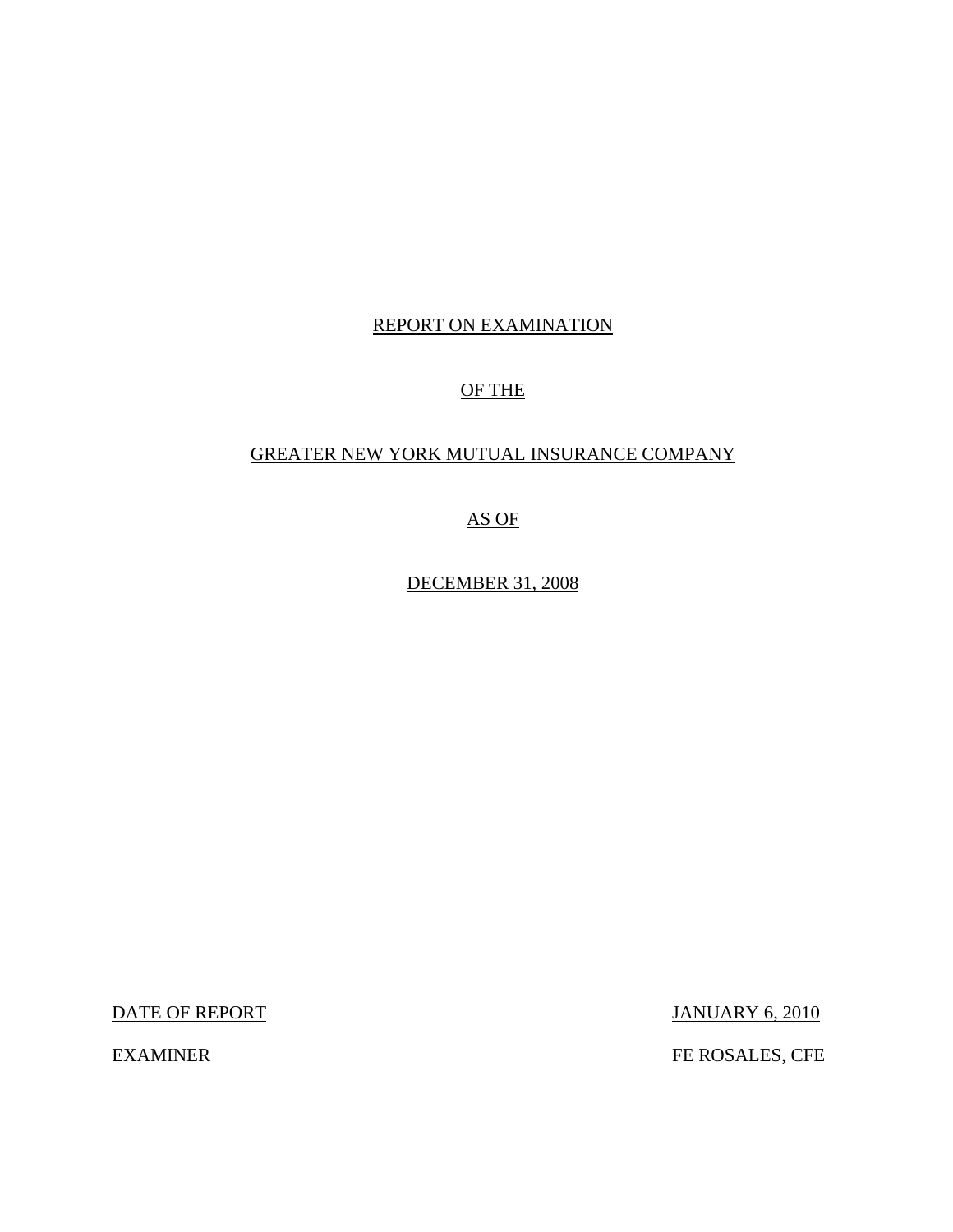## TABLE OF CONTENTS

## ITEM NO. PAGE NO.

| 1. | Scope of examination                                                                                                                  | 2                      |
|----|---------------------------------------------------------------------------------------------------------------------------------------|------------------------|
| 2. | <b>Description of Company</b>                                                                                                         | 3                      |
|    | A. Management<br>B. Territory and plan of operation<br>C. Reinsurance<br>D. Holding company system<br>E. Significant operating ratios | 3<br>5<br>6<br>9<br>10 |
| 3. | <b>Financial statements</b>                                                                                                           | 12                     |
|    | A. Balance sheet<br>B. Underwriting and investment exhibit                                                                            | 12<br>14               |
| 4. | Losses and loss adjustment expenses                                                                                                   | 15                     |
| 5. | Market conduct activities                                                                                                             | 15                     |
| 6. | Compliance with prior report on examination                                                                                           | 16                     |
| 7. | Summary of comments and recommendations                                                                                               | 20                     |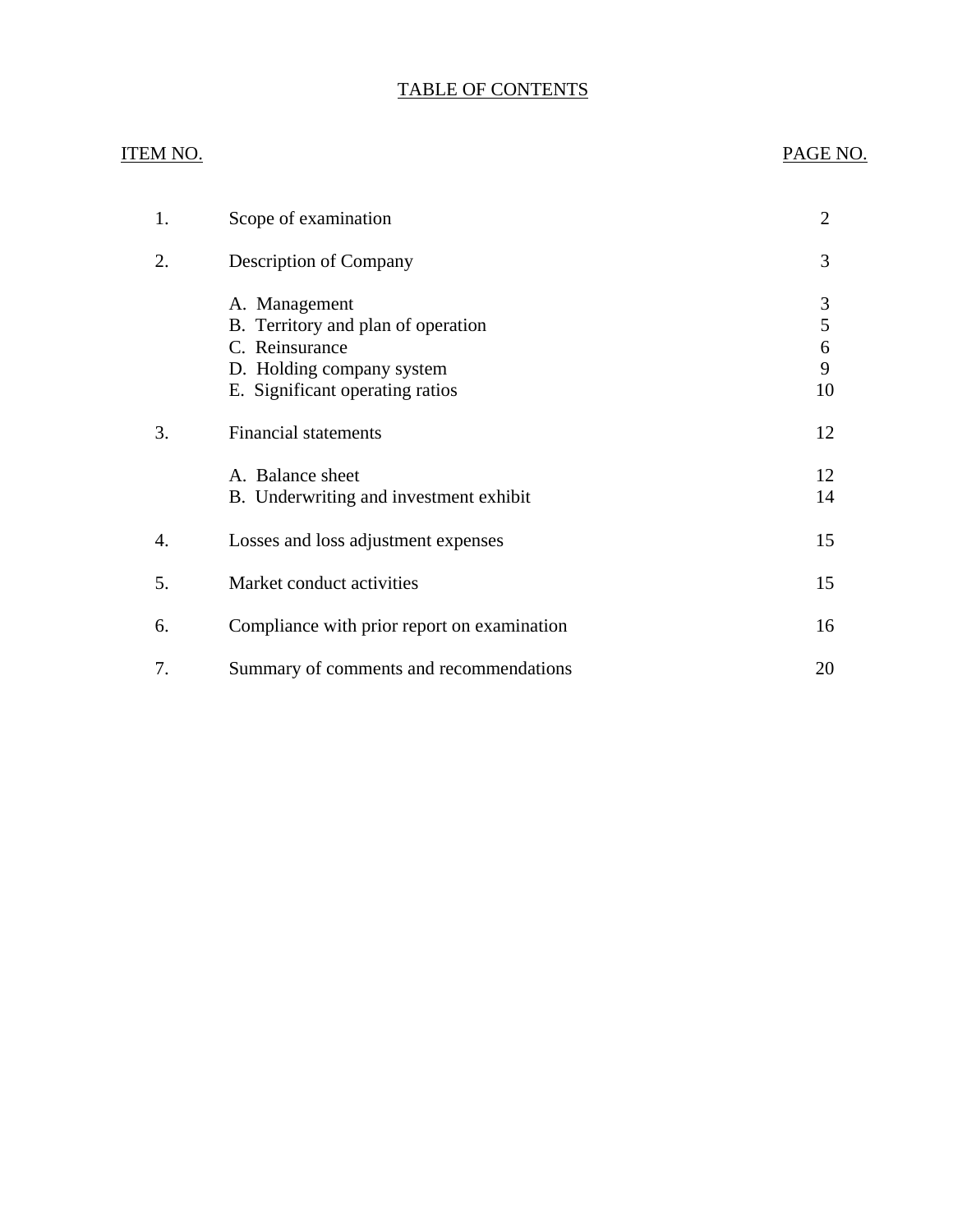

STATE OF NEW YORK INSURANCE DEPARTMENT 25 BEAVER STREET NEW YORK, NEW YORK 10004

January 6, 2010

Honorable James J. Wrynn Superintendent of Insurance Albany, New York 12257

Sir:

Pursuant to the requirements of the New York Insurance Law, and in compliance with the instructions contained in Appointment Number 30302 dated February 23, 2009, attached hereto, I have made an examination into the condition and affairs of Greater New York Mutual Insurance Company as of December 31, 2008, and submit the following report thereon.

Wherever the designation "the Company" appears herein without qualification, it should be understood to indicate Greater New York Mutual Insurance Company.

Wherever the term "Department" appears herein without qualification, it should be understood to mean the New York Insurance Department.

The examination was conducted at the Company's home office located at 200 Madison Avenue, New York, NY 10016.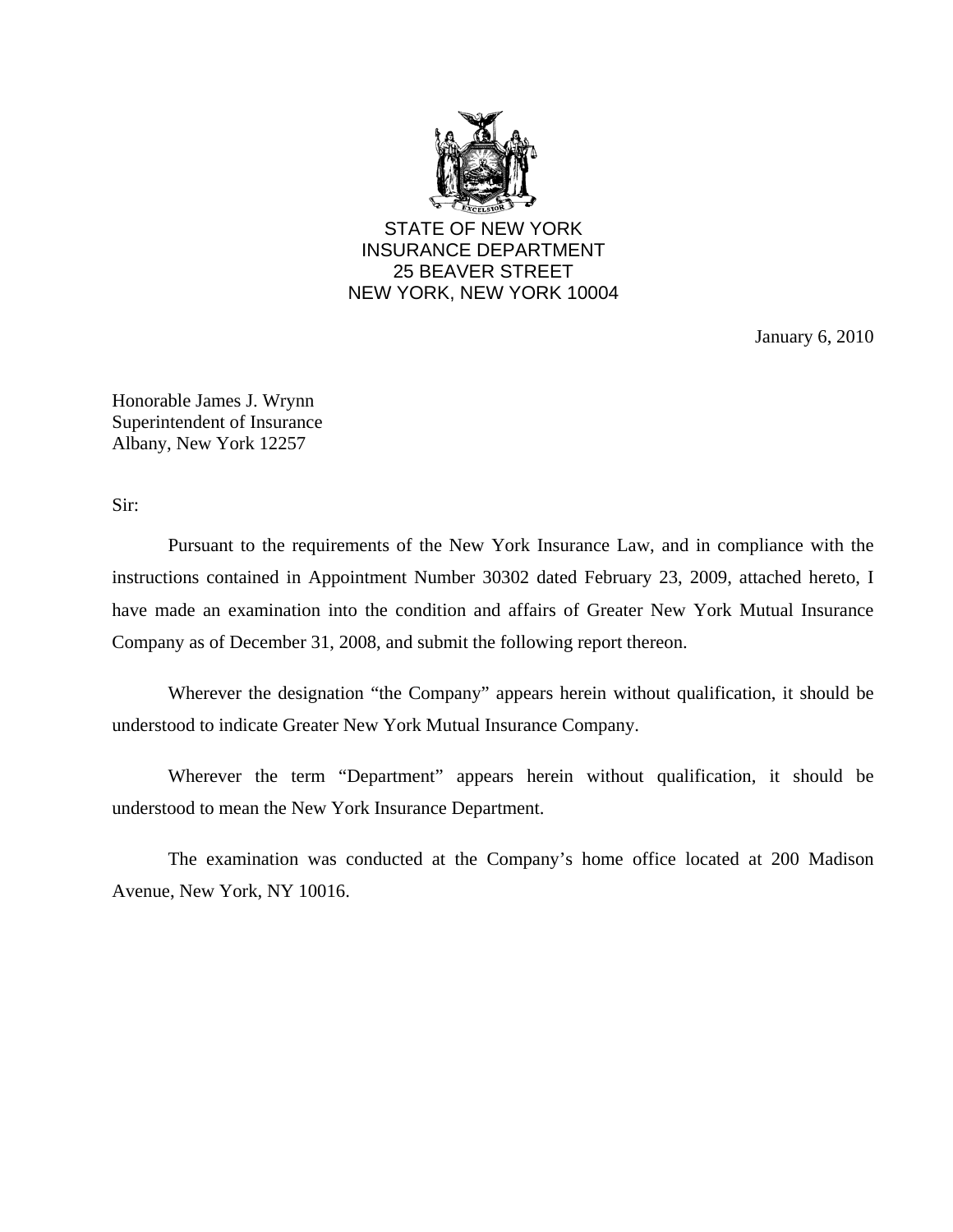#### 1. SCOPE OF EXAMINATION

<span id="page-3-0"></span>The Department has performed an association examination of Greater New York Mutual Insurance Company*.* The previous examination was conducted as of December 31, 2003. This examination covered the five-year period from January 1, 2004 through December 31, 2008. Transactions occurring subsequent to this period were reviewed where deemed appropriate by the examiner.

This examination was conducted in accordance with the National Association of Insurance Commissioners ("NAIC") Financial Condition Examiners Handbook ("Handbook"), which requires that we plan and perform the examination to evaluate the financial condition and identify prospective risks of the Company by obtaining information about the Company including corporate governance, identifying and assessing inherent risks within the Company and evaluating system controls and procedures used to mitigate those risks. This examination also includes assessing the principles used and significant estimates made by management, as well as evaluating the overall financial statement presentation, management's compliance with Statutory Accounting Principles and annual statement instructions when applicable to domestic state regulations.

All financially significant accounts and activities of the Company were considered in accordance with the risk-focused examination process. The examiners also relied upon audit work performed by the Company's independent public accountants when appropriate.

This examination report includes a summary of significant findings for the following items as called for in the Financial Condition Examiners Handbook of the NAIC:

> Significant subsequent events Company history Corporate records Management and control Territory and plan of operation Growth of Company Loss experience Reinsurance Accounts and records Statutory deposits Financial statements Summary of recommendations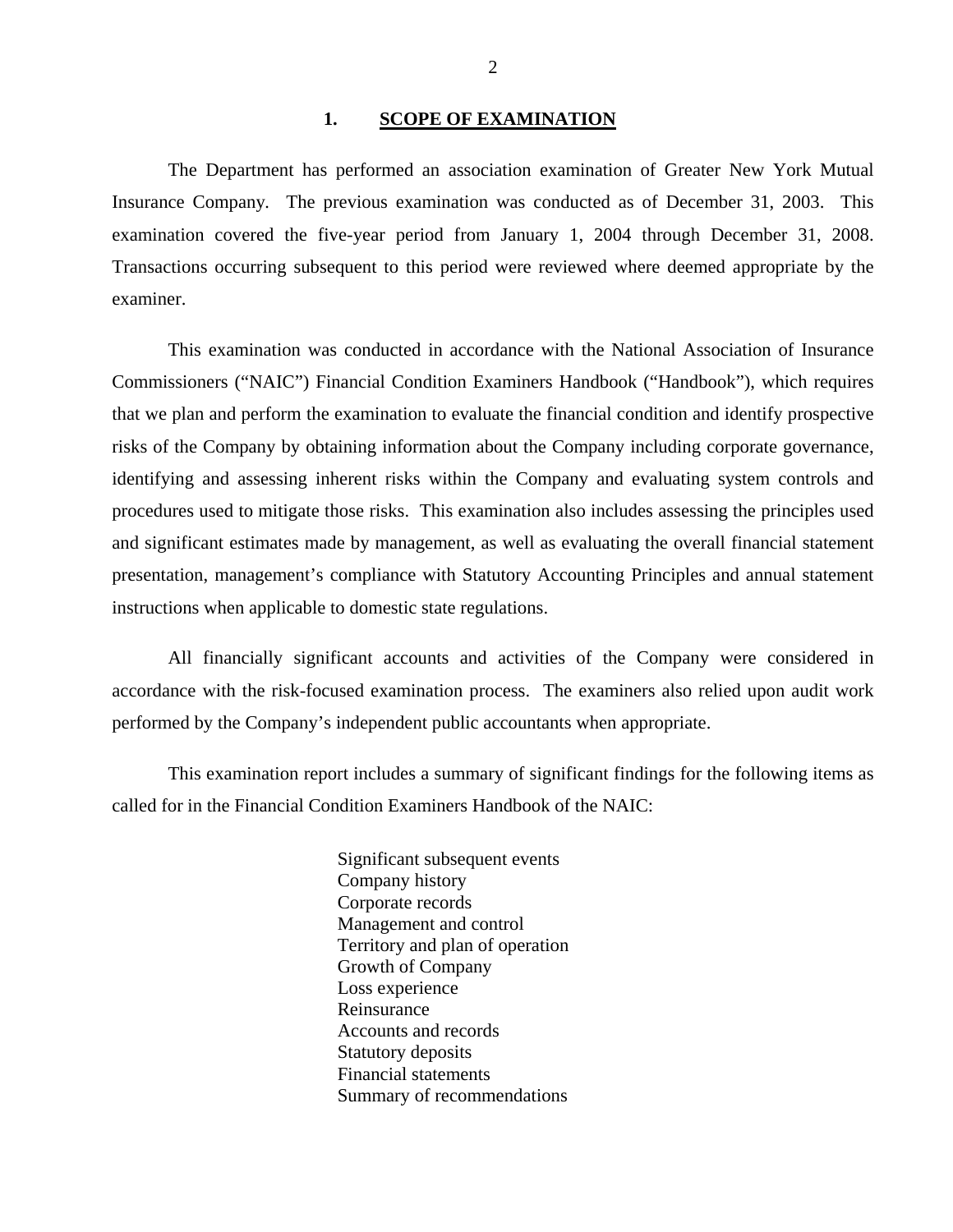<span id="page-4-0"></span>A review was also made to ascertain what action was taken by the Company with regard to comments and recommendations contained in the prior report on examination.

This report on examination is confined to financial statements and comments on those matters that involve departures from laws, regulations or rules, or that are deemed to require explanation or description.

### **2. DESCRIPTION OF COMPANY**

Greater New York Mutual Insurance Company was formed on August 19, 1927 under the laws of State of New York as the "Greater New York Taxpayers Mutual Insurance Association" and commenced business on November 1, 1927. Its operations were previously conducted for a period of approximately fifteen years as a membership corporation. As such, it afforded public liability coverage to property owners in the Greater New York area. Its present name was adopted on March 17, 1954.

#### A. Management

Pursuant to the Company's charter and by-laws, management of the Company is vested in a board of directors of not less than thirteen nor more than fifteen members. The board met at least four times during each calendar year.

At December 31, 2008, the board of directors was comprised of the following thirteen members:

| Name and Residence                    | <b>Principal Business Affiliation</b>               |
|---------------------------------------|-----------------------------------------------------|
| Donald T. DeCarlo<br>Douglaston, NY   | Retired                                             |
| Larry L. Forrester<br>Bloomington, IN | Retired                                             |
| Warren W. Heck                        | Chairman of the Board and Chief Executive Officer,  |
| New York, NY                          | Greater New York Mutual Insurance Company           |
| Carol T. Ivanick                      | Partner,                                            |
| New York, NY                          | Dewey, Ballantine LLP                               |
| Charles F. Jacey                      | Retired.                                            |
| Belle Mead, NJ                        | Former Vice Chairman & Partner of Coopers & Lybrand |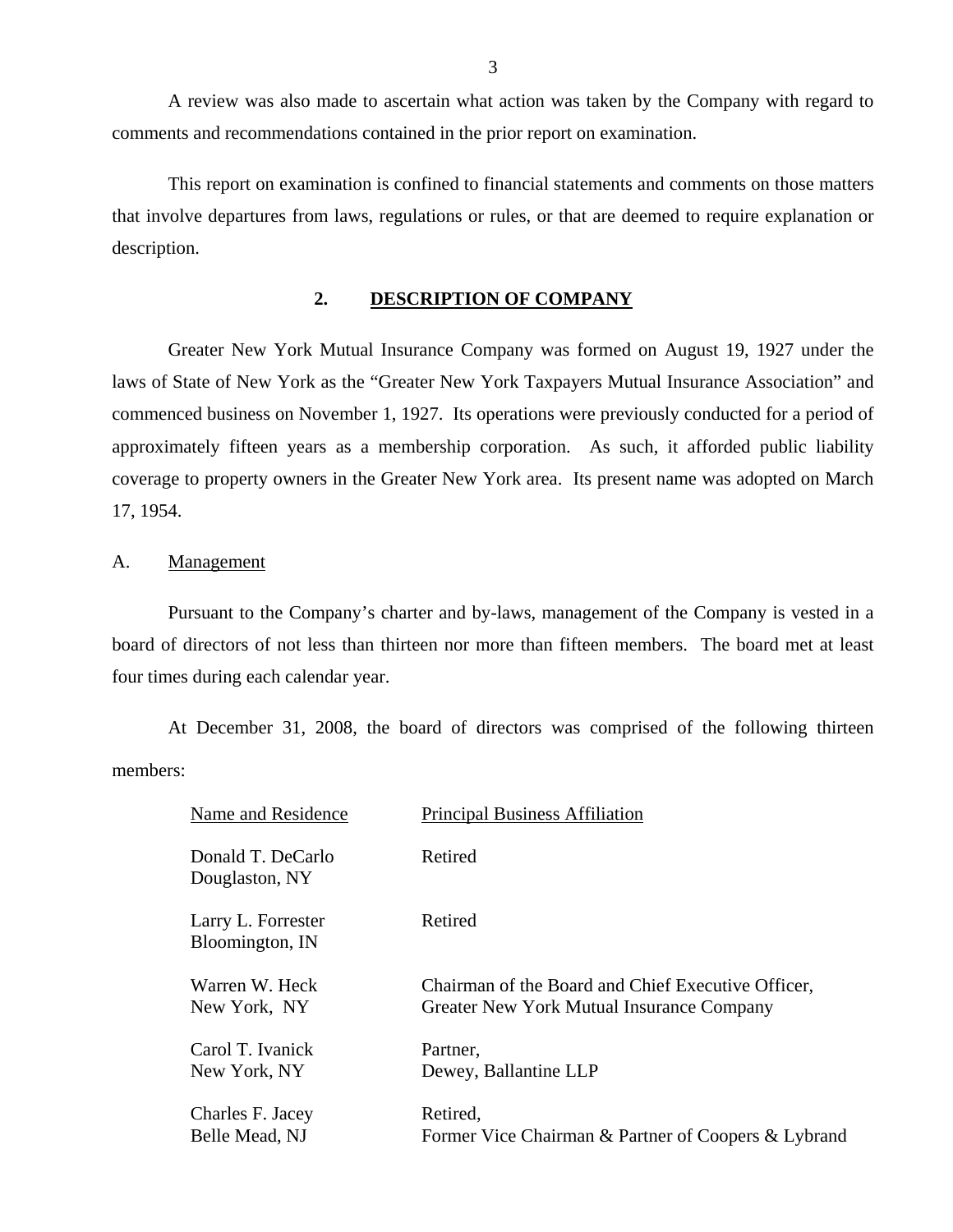| <b>Name and Residence</b>              | <b>Principal Business Affiliation</b>     |
|----------------------------------------|-------------------------------------------|
| Robert P. Lewis, PhD<br>Santa Fe, NM   | Retired                                   |
| Lance M. Liebma                        | Professor and Director,                   |
| New York, NY                           | Columbia Law School                       |
| Travis M. MacMillian                   | President & Chief Operating Officer,      |
| Plymouth, MA                           | Greater New York Mutual Insurance Company |
| Henry G. Miller                        | Senior Partner,                           |
| Bronxville, NY                         | Clark, Gagliardi & Miller LLP             |
| Arthur W. Murphy                       | Professor,                                |
| New York, NY                           | Columbia Law School                       |
| James D. Rosenthal                     | Vice-President,                           |
| Miami Beach, FL                        | Douglas Elliman                           |
| Paul Segal                             | Architect,                                |
| New York, NY                           | Paul Segal Associates                     |
| Thomas W. Synnott, PhD<br>Brooklyn, NY | Retired                                   |

A review of the minutes of the board of directors' meetings held during the examination period indicated that the meetings were generally well attended and each board member had an acceptable record of attendance.

As of December 31, 2008, the principal officers of the Company were as follows:

Name Title

Warren William Heck Chairman and Chief Executive Officer Travis Matthew MacMillian President and Chief Operating Officer Thomas Donald Hughes Executive Vice President, Secretary and General Counsel Elizabeth Heck Executive Vice President, Treasurer & Chief Financial **Officer** 

4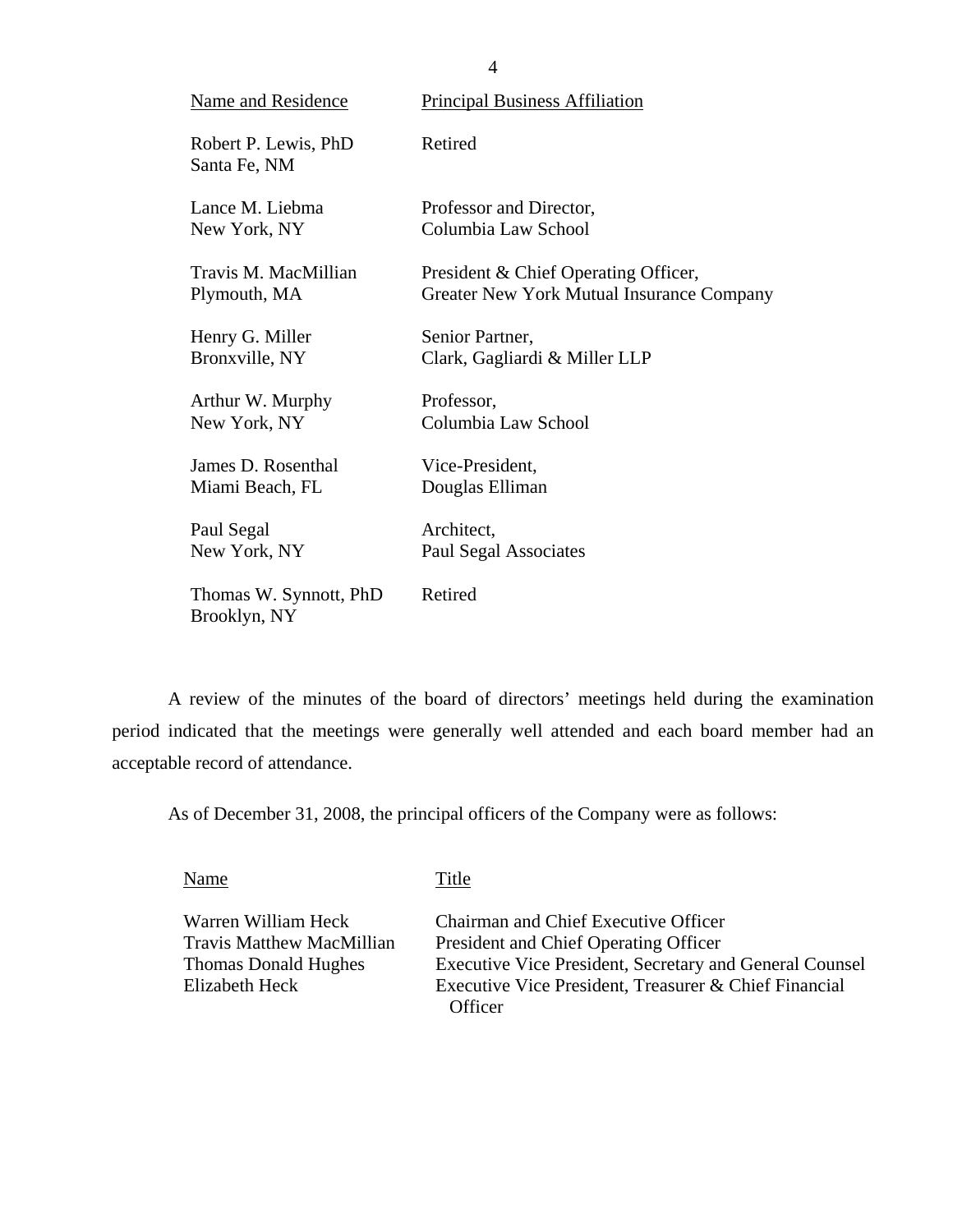<span id="page-6-0"></span>B. Territory and Plan of Operation

As of December 31, 2008, the Greater New York Insurance Company was licensed to write business in all states and the District of Columbia except Alaska, California, Florida, Hawaii, Maine and Texas.

As of the examination date, the Company was authorized to transact the kinds of insurance as defined in the following numbered paragraphs of Section 1113(a) of the New York Insurance Law:

| P <u>aragraph</u> | Line of Business                               |
|-------------------|------------------------------------------------|
| 3                 | Accident & health                              |
| 4                 | Fire                                           |
| 5                 | Miscellaneous property                         |
| 6                 | Water damage                                   |
| $\overline{7}$    | Burglary and theft                             |
| 8                 | Glass                                          |
| 9                 | Boiler and machinery                           |
| 10                | Elevator                                       |
| 11                | Animal                                         |
| 12                | Collision                                      |
| 13                | Personal injury liability                      |
| 14                | Property damage liability                      |
| 15                | Workers' compensation and employers' liability |
| 16                | Fidelity and surety                            |
| 17                | Credit                                         |
| 19                | Motor vehicle and aircraft physical damage     |
| 20                | Marine and inland marine                       |
| 21                | Marine protection and indemnity                |

The Company is also licensed to transact the kinds of insurance and reinsurance as defined in Section 4102(c) of the New York Insurance Law. Furthermore, pursuant to Section 6302 of the New York Insurance Law, the Company is licensed to write special risks in the "Free Trade Zone."

Based on the lines of business for which the Company is licensed and pursuant to the requirements of Articles 13, 41 and 63 of the New York Insurance Law, the Company is required to maintain a minimum surplus to policyholders in the amount of \$35,000,000.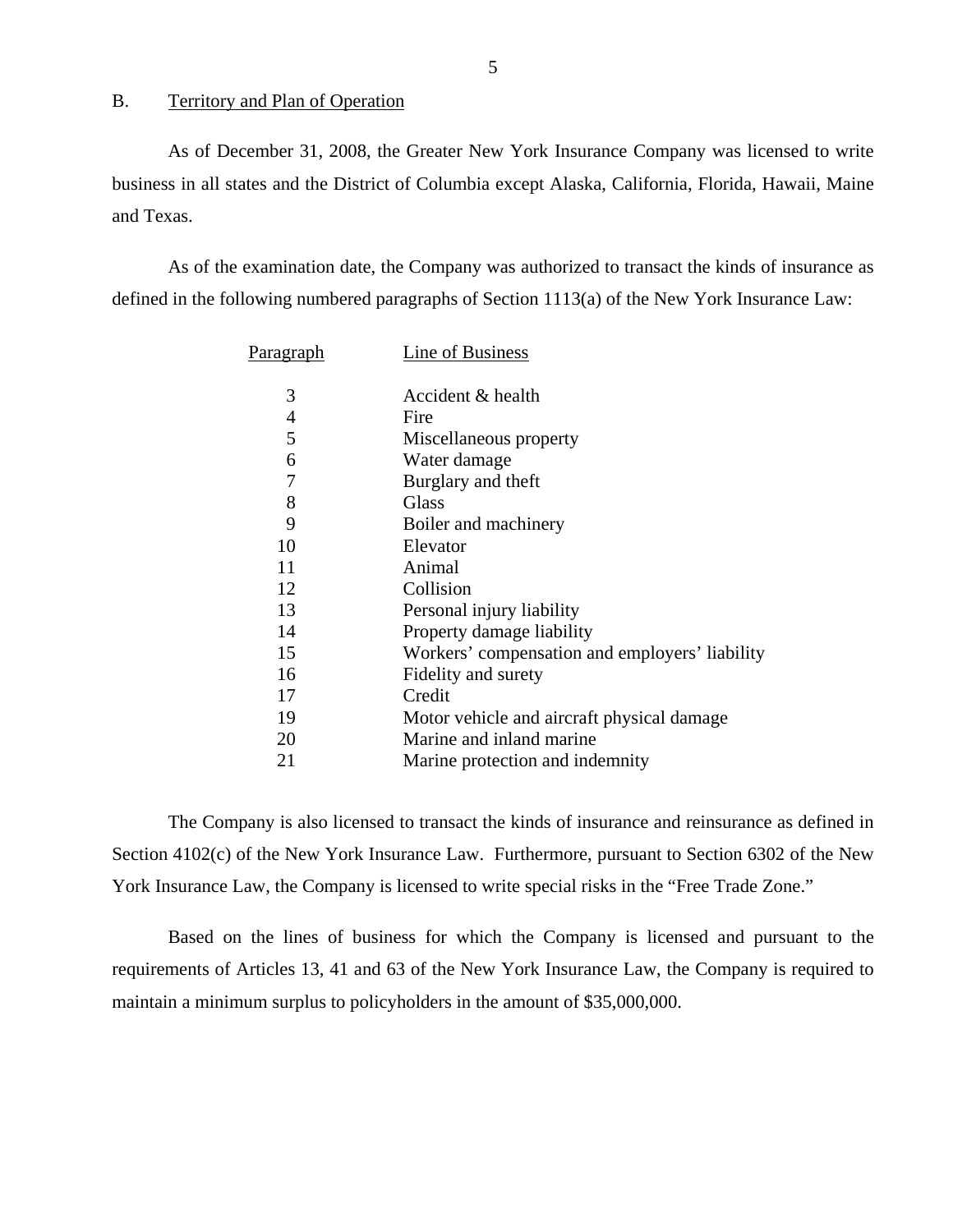<span id="page-7-0"></span>The following schedule shows the direct premiums written by the Company both in total and in New York for the period under examination:

| Calendar Year | New York State | <b>Total Premiums</b> | Premiums Written in New York State<br>as a Percentage of Total Premium |
|---------------|----------------|-----------------------|------------------------------------------------------------------------|
| 2004          | \$128,280,371  | \$205,381,265         | 62.46%                                                                 |
| 2005          | \$130,400,134  | \$211,870,524         | 61.55%                                                                 |
| 2006          | \$134,155,443  | \$224,672,133         | 59.71%                                                                 |
| 2007          | \$116,324,603  | \$208,087,296         | 55.90%                                                                 |
| 2008          | \$101,327,844  | \$191,882,333         | 52.81%                                                                 |
|               |                |                       |                                                                        |

The majority (approximately 92%) of the Company's business is written in New York, New Jersey, Massachusetts, Pennsylvania and Illinois. Commercial multiple peril ("CMP") is the Company's dominant line of business, which comprised approximately 94% of total direct business written. Most of the business originates through independent brokers. The Company maintains branch offices in Glastonbury, CT; East Brunswick, NJ; Quincy, MA; Hunt Valley, MD and Albany, NY. Each office handles underwriting function for its specific territory. Claims are generally handled out of the corporate office with a smaller operation in East Brunswick.

## C. Reinsurance

#### Assured Reinsurance

The Company is primarily a direct writer. Assumed reinsurance accounted for 31.8% of the Company's gross premium written at December 31, 2008. The Company's assumed reinsurance program consists mainly of business obtained through a pooling agreement with its subsidiaries: Insurance Company of Greater New York ("INSCO"), Strathmore Insurance Company ("SIC"), and GNY Custom Insurance Company ("GNYCIC"). Additionally, the Company's participation in various mandated pools is reflected in its assumed reinsurance activity. The Company utilizes reinsurance accounting as defined in the NAIC Accounting Practices and Procedures Manual, Statements of Statutory Accounting Principles ("SSAP") No. 62 for all of its assumed reinsurance business.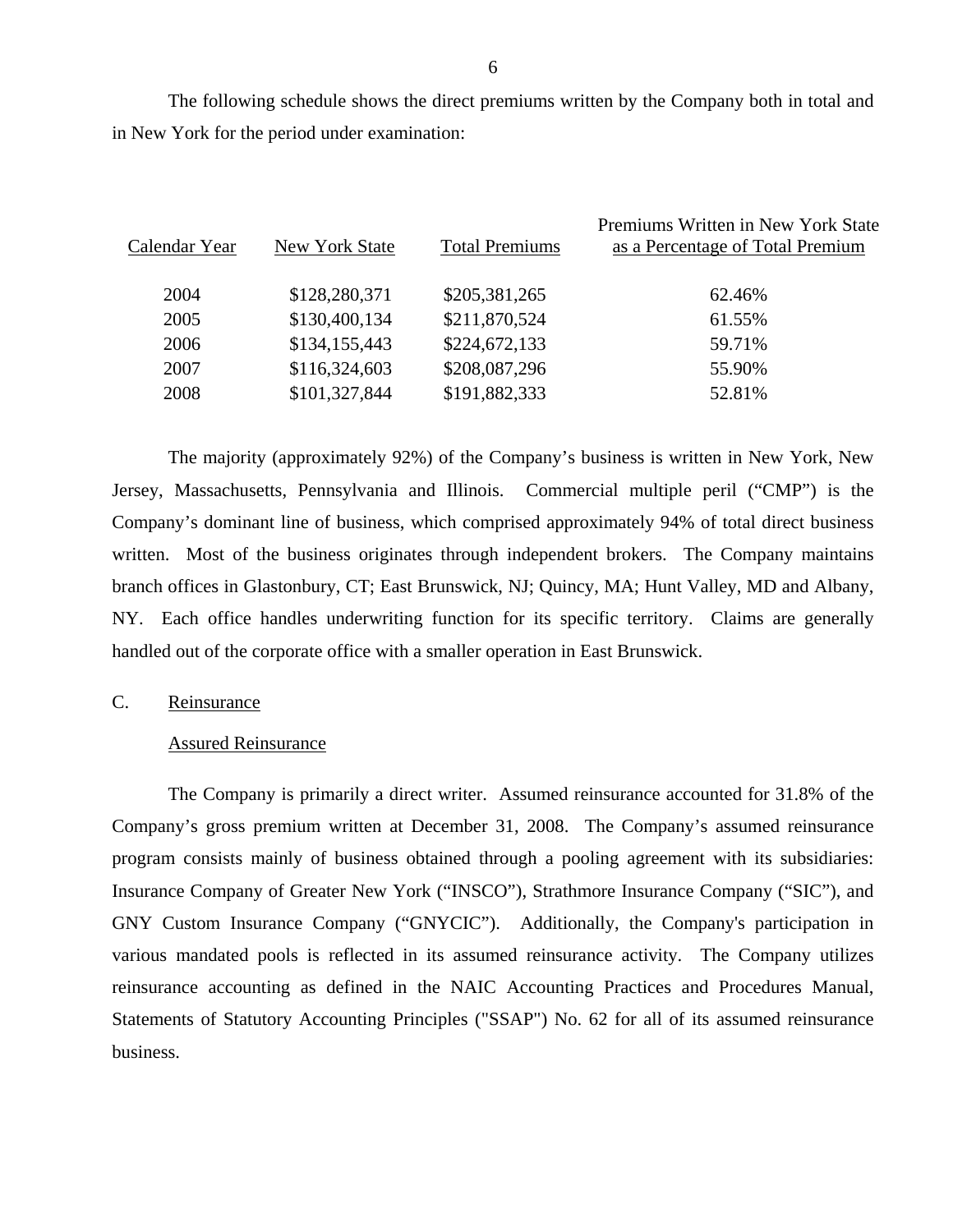### Pooling Agreement with its Subsidiaries

The Company and its subsidiaries (INSCO, SIC and GNYCIC) operate under an intercompany pooling agreement, which has been in place since January 1968. The pooling agreement originally included only the Company and INSCO as participants; SIC was added effective January 1, 2000, and GNYCIC was added effective January 1, 2008. As of the examination date, the pooling participation percentages were 84% the Company, 10% INSCO, 5% SIC and 1% GNYCIC.

#### Ceded Reinsurance

The Company and its subsidiaries have structured their ceded reinsurance program to limit their maximum exposure to any one risk as follows:

#### **Property**

The Company's ceded reinsurance program for its property business limits its maximum exposure in any one risk to \$500,000. The Company maintains several excess of loss coverage for standard losses, catastrophe related losses, and terrorism related losses. Its standard excess of loss treaties for property consists of five layers with the following layers of coverage:

| Cession                                       |
|-----------------------------------------------|
| \$69,500,000 excess of \$500,000 per risk.    |
| \$4,500,000 excess of \$500,000 per risk.     |
| \$5,000,000 excess of \$5,000,000 per risk.   |
| \$15,000,000 excess of \$10,000,000 per risk. |
| \$15,000,000 excess of \$25,000,000 per risk. |
| \$30,000,000 excess of \$40,000,000 per risk. |
|                                               |

The Company also maintains excess of loss coverage for property loss resulting from catastrophe event consisting of three layers whereby it cedes 95% of losses in excess of \$15,000,000 each and every loss occurrence.

| Type of Treaty                                                                                                                                                    | Cession                                                                                                                                                                                                       |
|-------------------------------------------------------------------------------------------------------------------------------------------------------------------|---------------------------------------------------------------------------------------------------------------------------------------------------------------------------------------------------------------|
| Property Catastrophe excess of Loss – Three<br>layers as follows:<br>$1st Layer - 23%$ authorized<br>$2nd Layer - 29%$ authorized<br>$3rd Layer - 37%$ authorized | 95% of \$225,000,000 excess of \$15,000,000<br>per occurrence.<br>95% of \$25,000,000 excess of \$15,000,000.<br>95% of \$75,000,000 excess of \$40,000,000.<br>95% of \$125,000,000 excess of \$115,000,000. |
|                                                                                                                                                                   |                                                                                                                                                                                                               |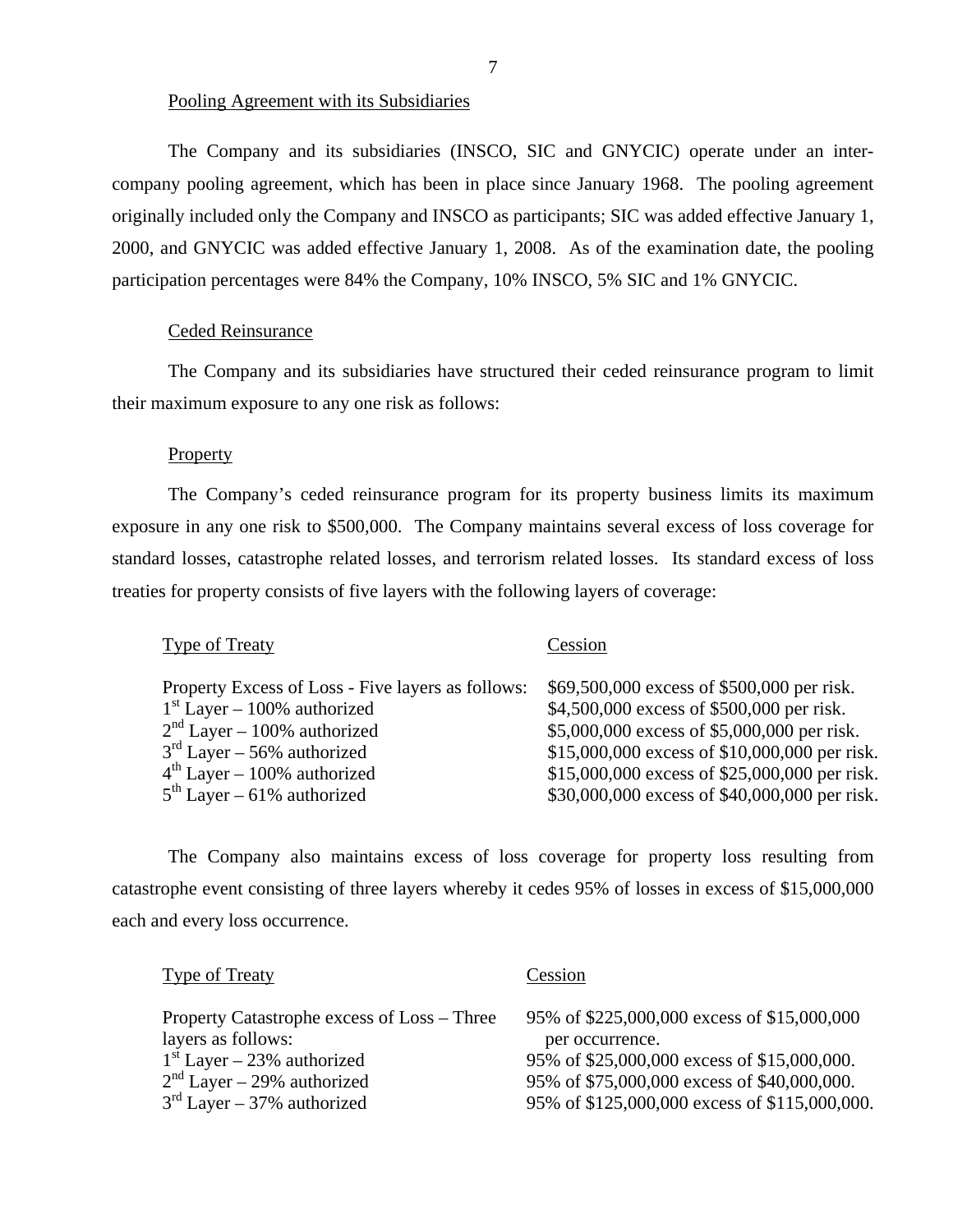In addition, the Company and its subsidiaries are party to two terrorism aggregate excess of loss agreements. The Companies' retention on the first layer is \$15 million each occurrence with the reinsurers liable for \$45 million above retention. The second layer covers 15% of \$190 million excess \$60 million, or \$28.5 million. The business on both layers was ceded approximately 56% to authorized reinsurers.

#### **Casualty**

The Company has structured its ceded reinsurance program for its casualty lines of business to limit its maximum exposure in any one risk to \$500,000. The Company maintains four layers of excess of loss treaties consisting of the following layers of coverage:

### Type of Treaty Cession

Casualty Excess of Loss - Four layers as follows: \$49,500,000 excess of \$500,000 per occurrence.  $1<sup>st</sup> Layer - 100%$  Authorized \$1,500,000 excess of \$500,000.  $2<sup>nd</sup> Layer - 100%$  Authorized \$3,000,000 excess of \$2,000,000.<br>  $3<sup>rd</sup> Layer - 100%$  Authorized \$15,000,000 excess of \$5,000,000  $3^{\text{rd}}$  Layer – 100% Authorized  $4^{\text{th}}$  Layer – 88.5% Authorized \$30,000,000 excess of \$5,000,000.<br> $4^{\text{th}}$  Layer – 88.5% Authorized \$30,000,000 excess of \$20,000,000 \$30,000,000 excess of \$20,000,000.

The Company also maintains the following reinsurance treaties:

| Type of Treaty                                                       | Cession                                          |
|----------------------------------------------------------------------|--------------------------------------------------|
| Umbrella Liability – Quota Share, provided in<br>2 parts as follows: |                                                  |
| Part $1 - 100\%$ Authorized                                          | 95% per policy not exceeding \$1,000,000.        |
| Part $2 - 100\%$ Authorized                                          | 95% per policy of the first \$1,000,000;         |
|                                                                      | 100% cession \$14,000,000 excess of \$1,000,000. |
| <b>Fidelity and Surety Quota Share</b><br>100% Authorized            | 80% per policy up to \$1,000,000.                |
| Boiler and Machinery Quota Share<br>100% Authorized                  | 100% cession.                                    |
| <b>Employment Practices Liability</b>                                | 100% up to \$100,000 per policy.                 |
| <b>Identity Recovery Coverage</b>                                    | 100% up to \$15,000 annual aggregate per policy. |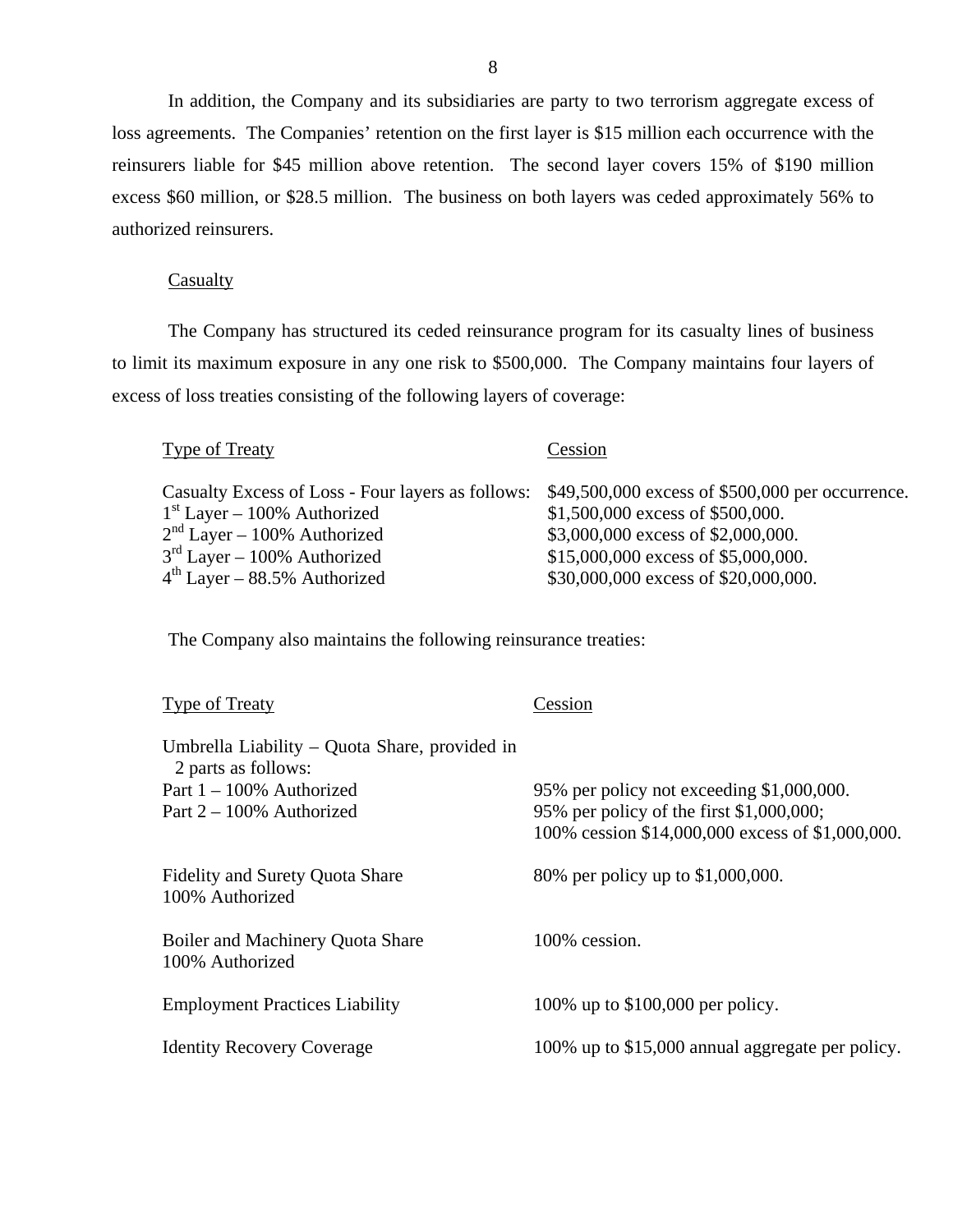<span id="page-10-0"></span>It is the Company's policy to obtain the appropriate collateral for its cessions to unauthorized reinsurers. The examiner did not review these letters of credit for compliance with Department Regulation No. 133 since the amounts held under these letters of credit were not material.

All significant ceded reinsurance agreements in effect as of the examination date were reviewed and found to contain the required clauses, including an insolvency clause meeting the requirements of Section 1308 of the New York Insurance Law.

Examination review of the Schedule F data reported by the Company in its filed annual statement was found to accurately reflect its reinsurance transactions. Additionally, management has represented that all material ceded reinsurance agreements transfer both underwriting and timing risk as set forth in SSAP No. 62. Representations were supported by appropriate risk transfer analyses and an attestation from the Company's chief executive officer pursuant to the NAIC Annual Statement Instructions. Additionally, examination review indicated that the Company was not a party to any finite reinsurance agreements. All ceded reinsurance agreements were accounted for utilizing reinsurance accounting as set forth in paragraphs 18 through 25 of SSAP No. 62.

#### D. Holding Company System

The Company owns 100% of the stock of two New York domiciled insurers: Insurance Company of Greater New York ("INSCO") and Strathmore Insurance Company ("SIC"). The Company also owns 100% of the stock of an Arizona domiciled insurance company, GNY Custom Insurance Company ("GNYCIC"). Additionally, the Company owns an insurance agency, Brite Insurance Agency, Inc., a New York corporation.

Pursuant to Section 1502(a) of the New York Insurance Law, the Company is exempt from the filing requirements of Article15. However, pursuant to Department Circular Letter No. 17 (2001), every domestic insurer that is exempt from the provisions of Article 15 of the New York Insurance Law is required to file with the Department the information contained in NAIC Form B within 120 days following the close of the ultimate holding company's fiscal year.

It was noted that the Company's NAIC Form B (Insurance Holding Company System Annual Registration Statement) filings for 2007 and 2008 were filed more than 120 days after the close of the Company's fiscal year.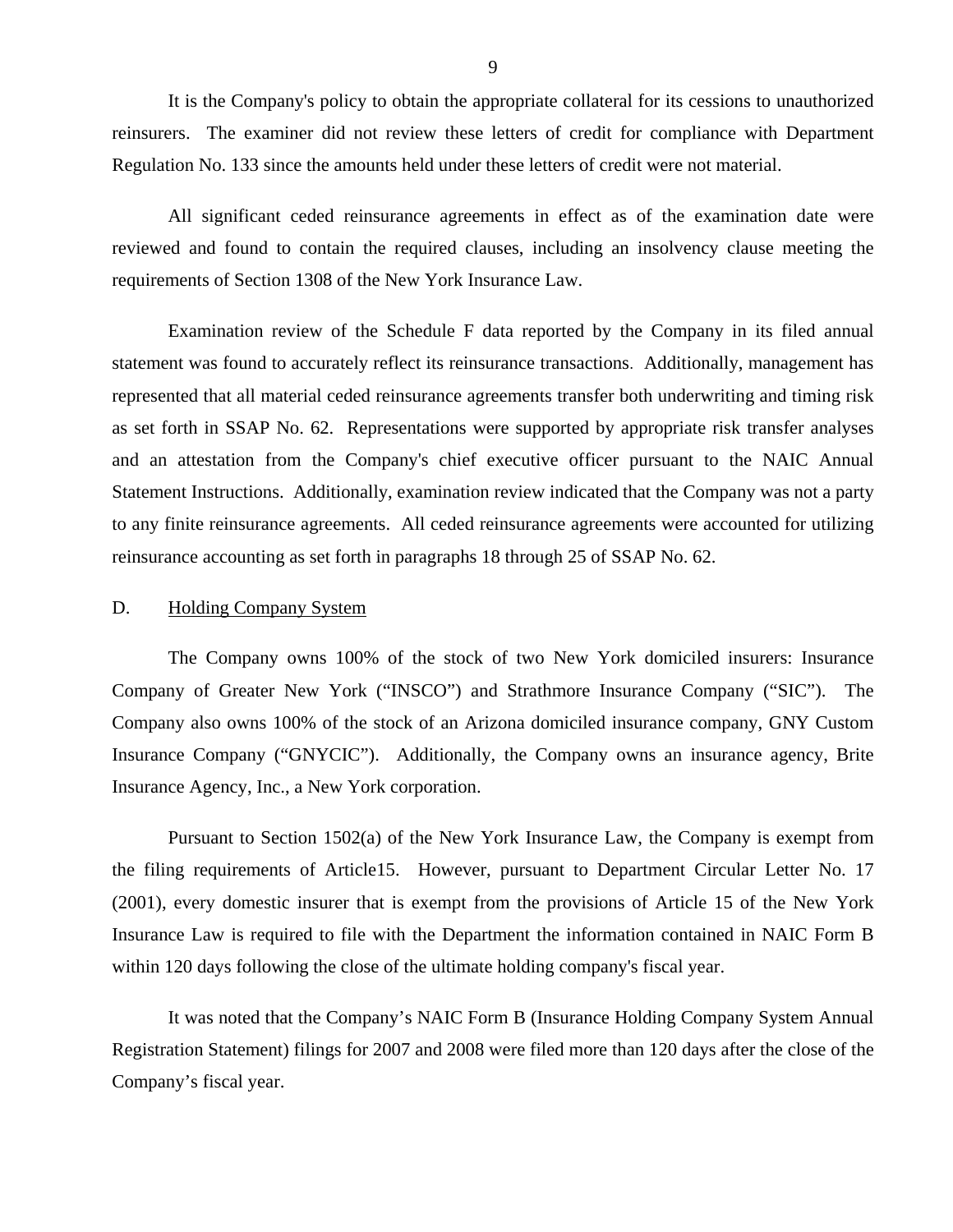<span id="page-11-0"></span>It is recommended that the Company file its annual holding company registration statements in a timely manner pursuant to the provisions of Department Circular Letter No. 17 (2001).

The following is a chart of the holding company system at December 31, 2008:



At December 31, 2008, the Company was party to the following agreements:

- 1. A pooling agreement with its subsidiaries which has been filed with and non-objected to by the Department.
- 2. A tax allocation agreement with its subsidiaries. This agreement is in accordance with Department Circular Letter No. 33 (1979).
- 3. A service agreement with Brite Insurance Agency.

## E. Significant Operating Ratios

The following ratios have been computed as of December 31, 2008, based upon the results of this examination: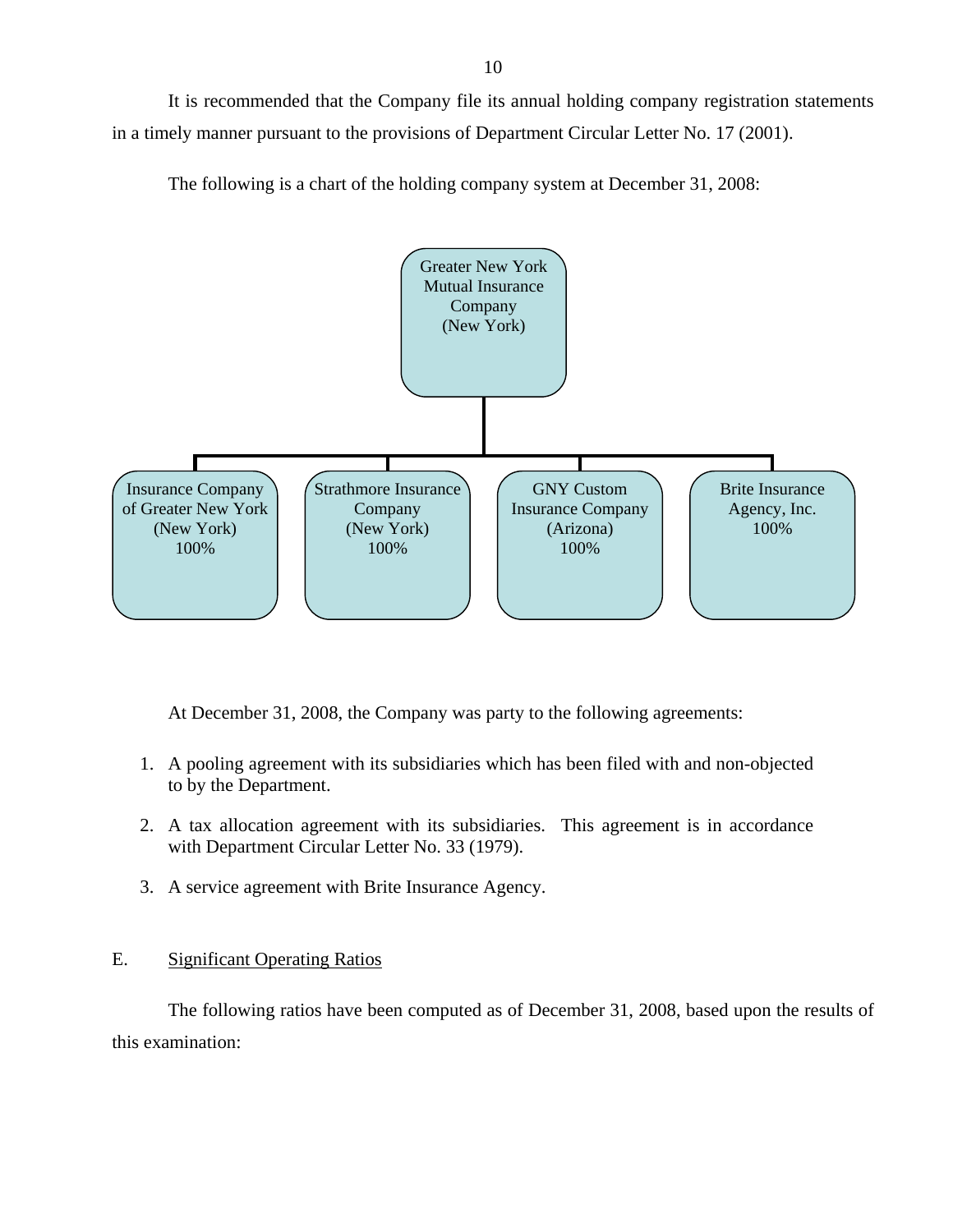| Net premiums written to surplus as regards policyholders                               | 51% |
|----------------------------------------------------------------------------------------|-----|
| Liabilities to liquid assets (cash and invested assets less investments in affiliates) | 67% |
| Premiums in course of collection to surplus as regards policyholders                   | 7%  |

All of the above ratios fall within the benchmark ranges set forth in the Insurance Regulatory Information System of the National Association of Insurance Commissioners.

The underwriting ratios presented below are on an earned/incurred basis and encompass the five-year period covered by this examination:

|                                              | Amounts       | Ratios  |
|----------------------------------------------|---------------|---------|
| Losses and loss adjustment expenses incurred | \$624,397,657 | 62.68%  |
| Other underwriting expenses incurred         | 309,912,202   | 31.11   |
| Net underwriting gain                        | 61,888,825    | 6.21    |
| Premiums earned                              | \$996,198,684 | 100.00% |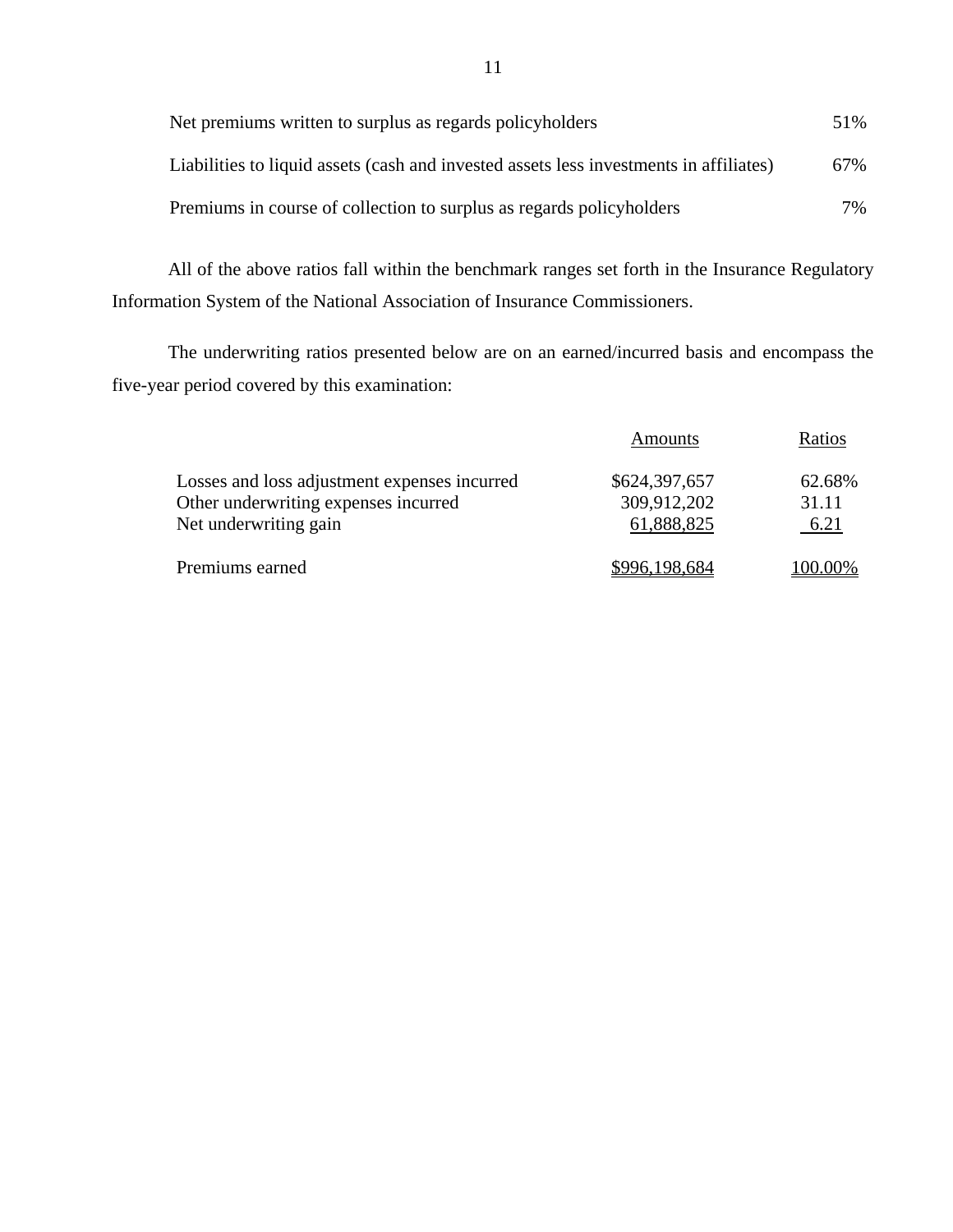# **3. FINANCIAL STATEMENTS**

## A. Balance Sheet

The following shows the assets, liabilities and surplus as regards policyholders as of December 31, 2008 as determined by this examination and as reported by the Company:

| <b>Assets</b>                                           | <b>Assets</b> | <b>Assets Not</b><br>Admitted | Net Admitted<br><b>Assets</b> |
|---------------------------------------------------------|---------------|-------------------------------|-------------------------------|
| <b>Bonds</b>                                            | \$561,209,067 | \$<br>$\mathbf{0}$            | \$561,209,067                 |
| Common stocks                                           | 111,508,774   | $\Omega$                      | 111,508,774                   |
| Cash, cash equivalents and short-term investments       | 51,695,648    | $\Omega$                      | 51,695,648                    |
| Other invested assets                                   | 360,420       | $\Omega$                      | 360,420                       |
| Investment income due and accrued                       | 4,487,505     | $\theta$                      | 4,487,505                     |
| Uncollected premiums and agents' balances in the course |               |                               |                               |
| of collection                                           | 26,962,868    | 1,162,869                     | 25,799,999                    |
| Deferred premiums, agents' balances and installments    |               |                               |                               |
| booked but deferred and not yet due                     | 39,238,319    | 103,694                       | 39,134,625                    |
| Amounts recoverable from reinsurers                     | 2,649,465     | $\Omega$                      | 2,649,465                     |
| Net deferred tax asset                                  | 11,644,917    | $\Omega$                      | 11,644,917                    |
| Electronic data processing equipment and software       | 338,811       | $\boldsymbol{0}$              | 338,811                       |
| Furniture and equipment, including health care          |               |                               |                               |
| delivery assets                                         | 587,928       | 587,928                       | $\theta$                      |
| Receivables from parent, subsidiaries and affiliates    | 567,132       | $\theta$                      | 567,132                       |
| Prepaid Security Deposit                                | 6,624         | 6,624                         | $\Omega$                      |
| New Jersey Property Liability Insurance Guaranty        |               |                               |                               |
| <b>Association Surcharge Receivable</b>                 | 361,372       | $\Omega$                      | 361,372                       |
| Prepaid pension                                         | 2,463,579     | 2,463,579                     |                               |
| Total assets                                            | \$814,082,429 | \$4,324,694                   | \$809,757,735                 |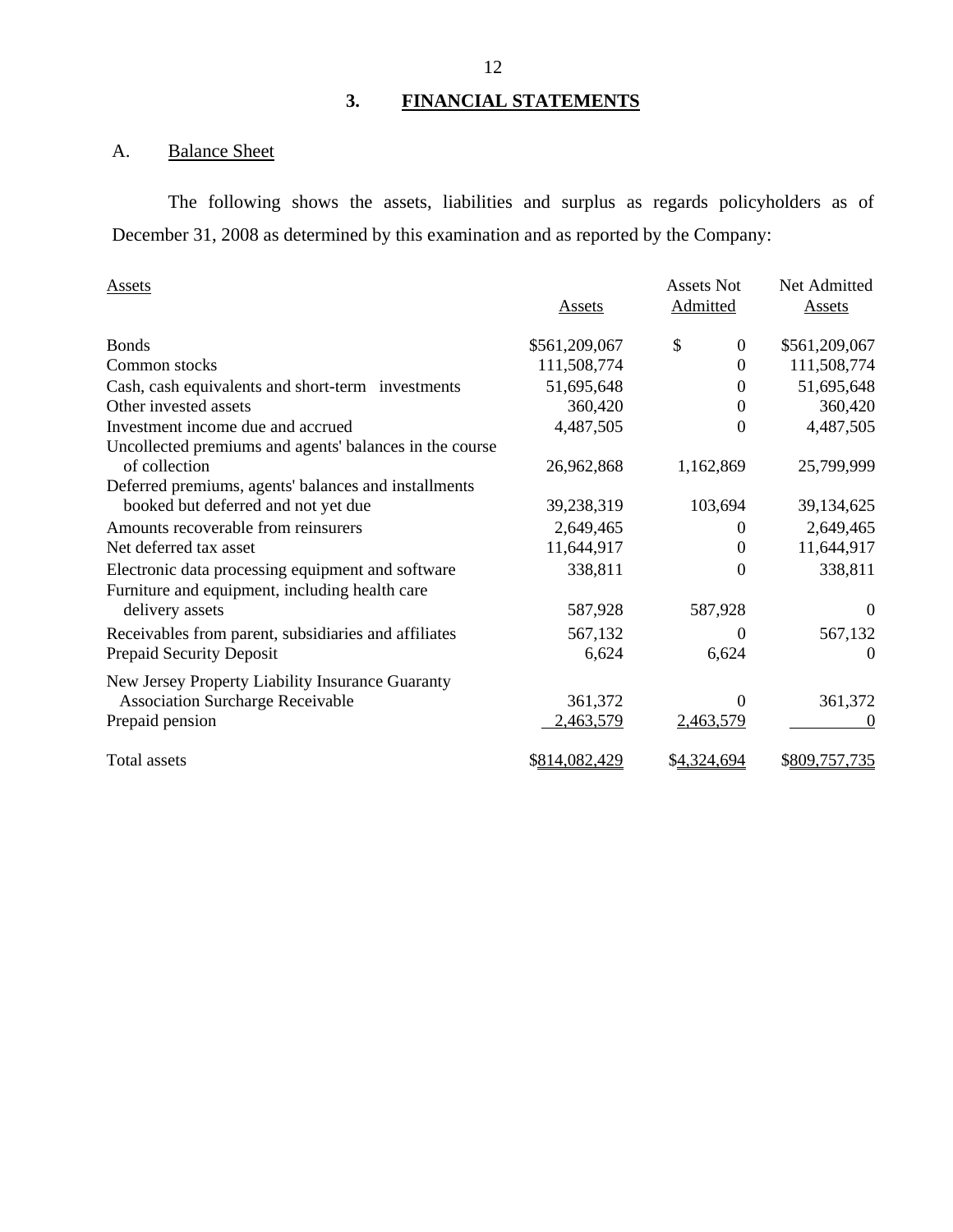## Liabilities, Surplus and Other Funds

| Liabilities                                                           |               |
|-----------------------------------------------------------------------|---------------|
| Losses and loss adjustment expenses                                   | \$325,018,997 |
| Commissions payable, contingent commissions and other similar charges | 396,430       |
| Other expenses (excluding taxes, licenses and fees)                   | 6,202,519     |
| Taxes, licenses and fees (excluding federal and foreign income taxes) | (39,254)      |
| Current federal and foreign income taxes                              | 1,155,345     |
| Unearned premiums                                                     | 114,979,792   |
| Policyholders (dividends declared and unpaid)                         | 846,182       |
| Ceded reinsurance premiums payable (net of ceding commissions)        | (71,380)      |
| Amounts withheld or retained by company for account of others         | 3,867,152     |
| Provision for reinsurance                                             | 310,208       |
| Total liabilities                                                     | \$452,665,989 |
| Surplus and Other Funds                                               |               |
| \$.<br>1,700,000<br>Special contingent surplus                        |               |
| Unassigned funds (surplus)<br>355, 391, 746                           |               |
| Surplus as regards policyholders                                      | 357,091,746   |
| Total liabilities, surplus and other funds                            | \$809,757,735 |

NOTE: The Internal Revenue Service has not commenced any audits of the Company's consolidated Federal income tax returns. The examiner is unaware of any potential exposure of the Company to any tax assessment and no liability has been established herein relative to such contingency.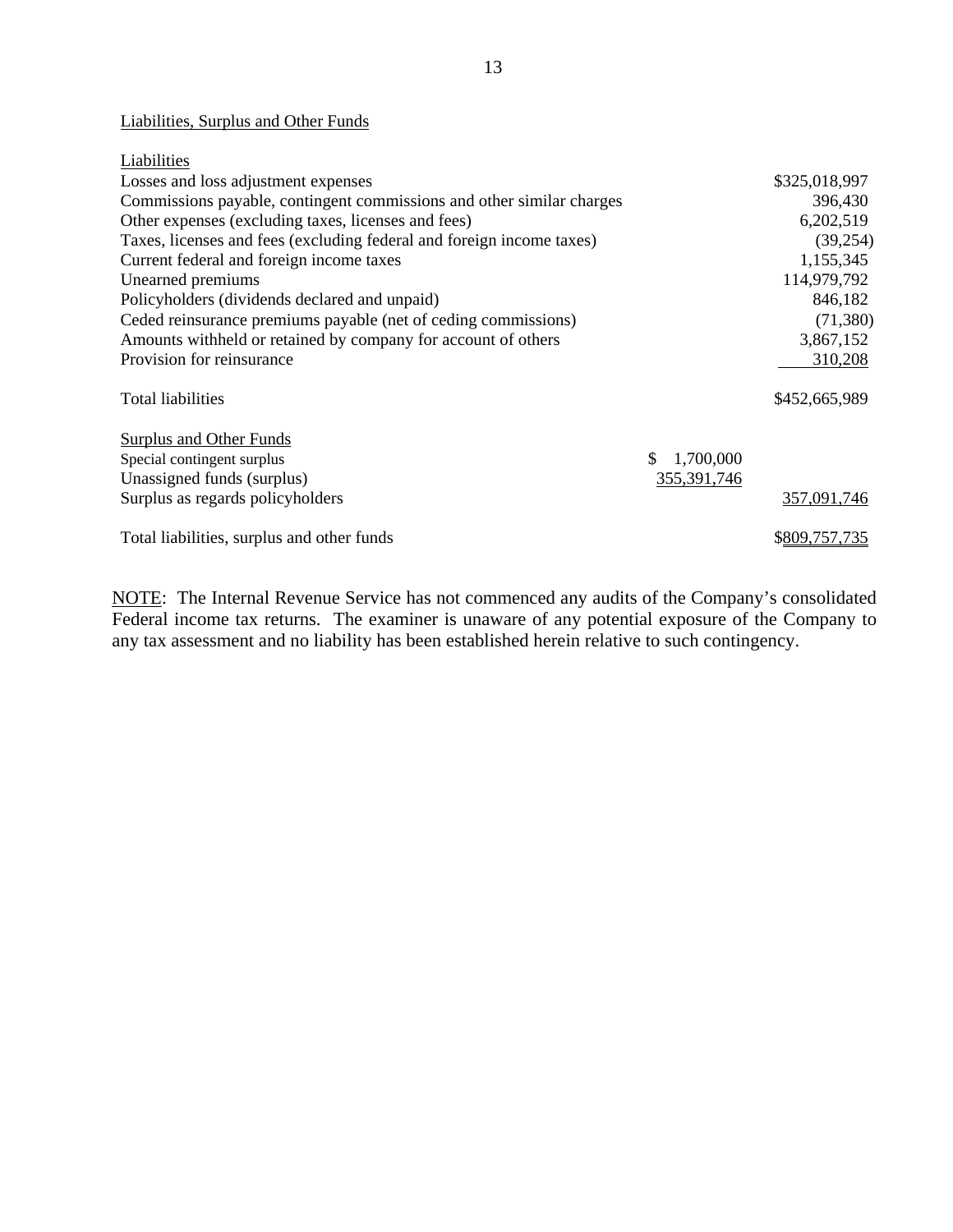# B. Underwriting and Investment Exhibit

Surplus as regards policyholders increased \$150,934,407 during the five-year examination period January 1, 2004 through December 31, 2008, detailed as follows:

| <b>Underwriting Income</b>                                                                                                                                              |                                             |               |
|-------------------------------------------------------------------------------------------------------------------------------------------------------------------------|---------------------------------------------|---------------|
| Premiums earned                                                                                                                                                         |                                             | \$996,198,684 |
| Deductions:<br>Losses incurred<br>Loss adjustment expenses incurred<br>Other underwriting expenses incurred                                                             | \$488,135,130<br>136,262,527<br>309,912,202 |               |
| Total underwriting deductions                                                                                                                                           |                                             | 934,309,859   |
| Net underwriting gain or (loss)                                                                                                                                         |                                             | \$61,888,825  |
| <b>Investment Income</b>                                                                                                                                                |                                             |               |
| Net investment income earned<br>Net realized capital gain                                                                                                               | \$117,367,465<br>62,177                     |               |
| Net investment gain or (loss)                                                                                                                                           |                                             | 117,429,642   |
| Other Income                                                                                                                                                            |                                             |               |
| Net gain or (loss) from agents' or premium balances charged off<br>Finance and service charges not included in premiums<br>Aggregate write-ins for miscellaneous income | \$(5,247,594)<br>576,054<br>417,912         |               |
| Total other income                                                                                                                                                      |                                             | (4,253,628)   |
| Net income before dividends to policyholders and before federal<br>And foreign income taxes                                                                             |                                             | \$175,064,839 |
| Dividends to policyholders                                                                                                                                              |                                             | 7,197,214     |
| Net income after dividends to policyholders but before federal<br>and foreign income taxes                                                                              |                                             | \$167,867,625 |
| Federal and foreign income taxes incurred                                                                                                                               |                                             | 43,445,960    |
| Net income                                                                                                                                                              |                                             | \$124,421,665 |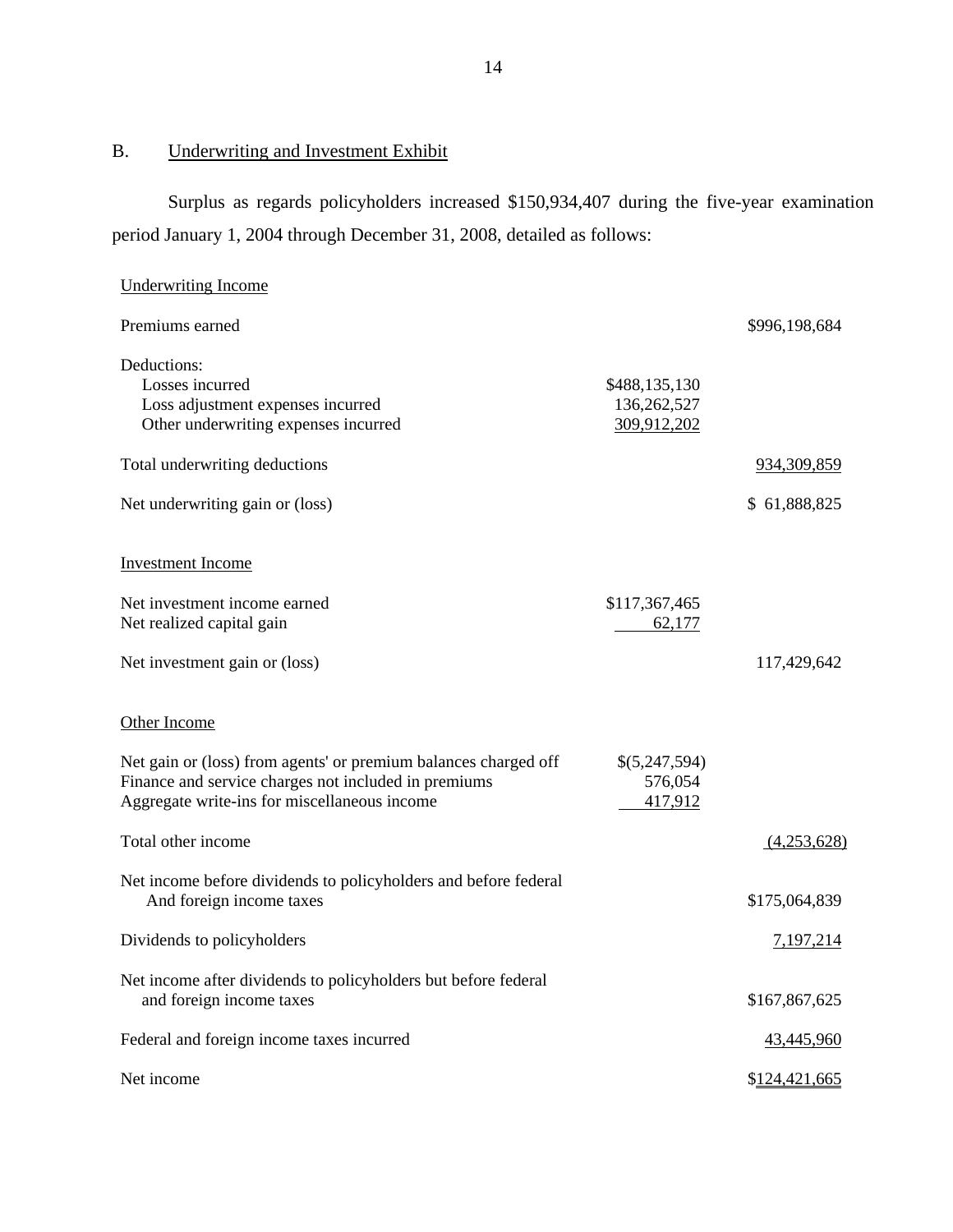| examination as of December 31, 2003                 |                     |                      | \$206,157,339 |
|-----------------------------------------------------|---------------------|----------------------|---------------|
|                                                     | Gains in<br>Surplus | Losses in<br>Surplus |               |
| Net income                                          | \$124,421,665       |                      |               |
| Net unrealized capital gains                        | 23,846,436          |                      |               |
| Change in net deferred income tax                   |                     | \$175,980            |               |
| Change in nonadmitted assets                        | 3,671,961           |                      |               |
| Change in provision for reinsurance                 |                     | 310,208              |               |
| Aggregate write-ins for gains and losses in surplus |                     | 519,467              |               |
| Total gains and losses in surplus                   | \$151,940,062       | \$1,005,655          |               |

Surplus as regards policyholders per report on examination as of December 31, 2008 \$357,091,746

Net increase in surplus

Surplus as regards policyholders per report on

150,934,407

#### **4. LOSSES AND LOSS ADJUSTMENT EXPENSES**

The examination liability for the captioned items of \$325,018,997 is the same as reported by the Company as of December 31, 2008. The examination analysis was conducted in accordance with generally accepted actuarial principles and practices and was based on statistical information contained in the Company's internal records and in its filed annual statements.

### **5. MARKET CONDUCT ACTIVITIES**

In the course of this examination, a review was made of the manner in which the Company conducts its business and fulfills its contractual obligations to policyholders and claimants. The review was general in nature and is not to be construed to encompass the more precise scope of a market conduct investigation, which is the responsibility of the Market Conduct Unit of the Property Bureau of this Department.

The general review was directed at practices of the Company in the area of complaint handling.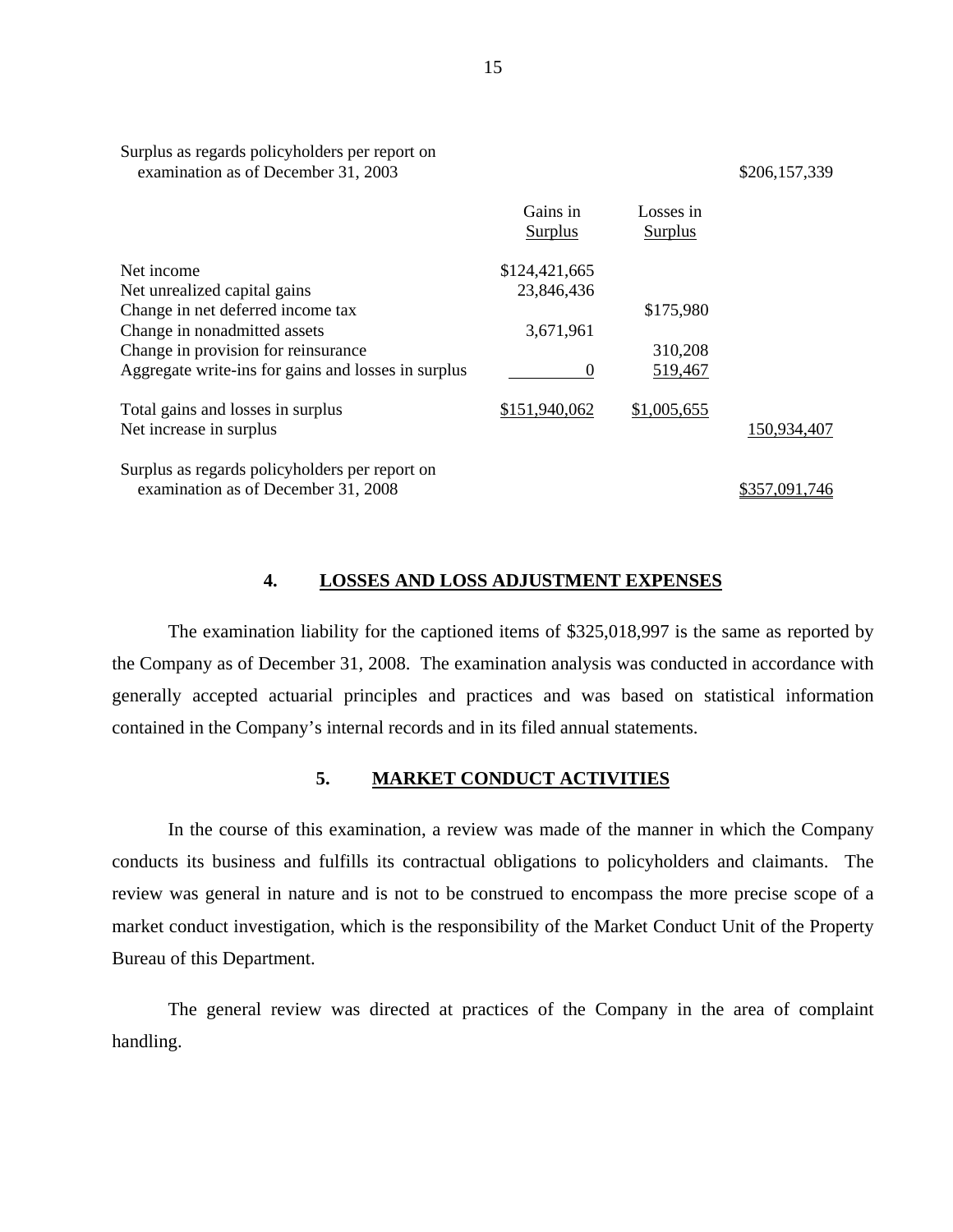The examination review of the complaints handling function noted that the Company failed to respond to five out of the thirty-five complaints (approximately 14%) forwarded by the Department within the time provided by Department Regulation 64, Section 216(d) which states:

"Every insurer, upon receipt of any inquiry from the Insurance Department respecting a claim, shall, within 10 business days, furnish the department with the available information requested respecting the claim."

It is again recommended that the Company comply with Department Regulation 64 and respond to all complaints forwarded by the Department within ten business days.

It should be noted that this is a repeat recommendation as a similar comment was contained in the prior report on examination.

## **6. COMPLIANCE WITH PRIOR REPORT ON EXAMINATION**

The prior report on examination contained 23 recommendations as follows (page numbers refer to the prior report):

## ITEM PAGE NO.

## A. Management

It was recommended that the Company maintain fifteen board members as required by its by-laws or amend the by-laws. 4

The Company has complied with this recommendation.

## B. Reinsurance

i. It was recommended that the Company either amend the pooling agreement to indicate that the Company will assume 100% of the gross writings of INSCO and Strathmore or adjust its annual statement presentation to reflect the current terms of the pooling agreement. 7

The Company has complied with this recommendation.

ii. It was recommended that the Company amend Article 4 of its pooling agreement by replacing the language "penalty imposed for unauthorized reinsurance" with "provision for reinsurance". 8

The Company has complied with this recommendation.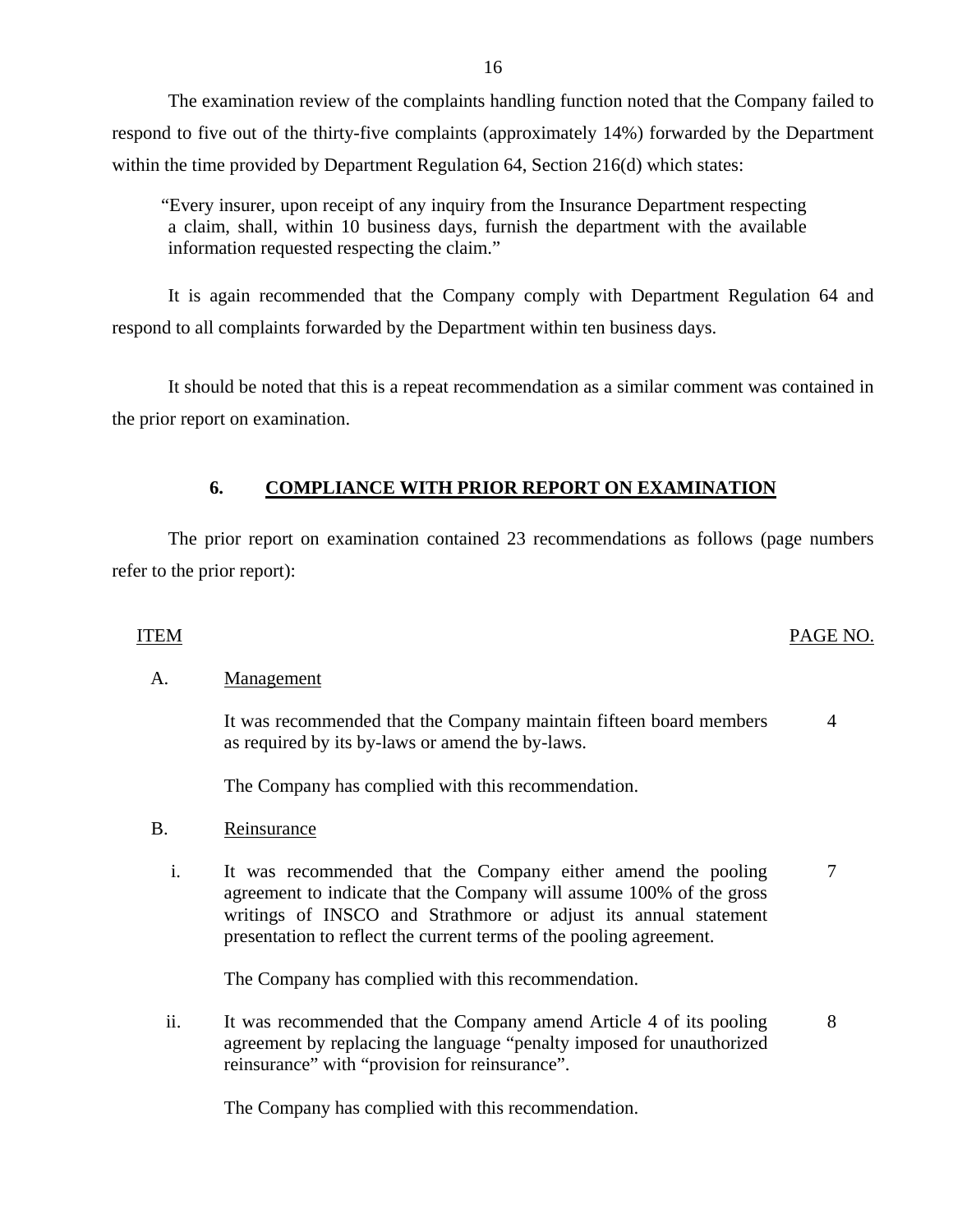|       | $\mathbf{r}$                                                                                                                                                                                                                                                                                                                                              |          |
|-------|-----------------------------------------------------------------------------------------------------------------------------------------------------------------------------------------------------------------------------------------------------------------------------------------------------------------------------------------------------------|----------|
| ITEM  |                                                                                                                                                                                                                                                                                                                                                           | PAGE NO. |
| iii.  | It was recommended that the Company amend Article 4 of its pooling<br>agreement to indicate that INSCO and Strathmore share of the provision<br>for reinsurance will be assumed by the Company.                                                                                                                                                           | 8        |
|       | The Company has complied with this recommendation.                                                                                                                                                                                                                                                                                                        |          |
| iv.   | It was recommended that all clauses allowing for early termination of a<br>reinsurance contract, by the reinsurer, due to the financial condition of<br>the Company be removed from all future reinsurance agreements.                                                                                                                                    | 10       |
|       | The Company has complied with this recommendation.                                                                                                                                                                                                                                                                                                        |          |
| V.    | It was recommended that future reinsurance agreements allowing the<br>reinsurer to terminate a contract due to a transfer of control or a failure<br>to continue writing new or renewal business include language indicating<br>that these termination clauses would not apply if either of the situations<br>was brought about due to regulatory action. | 10       |
|       | The Company has complied with this recommendation.                                                                                                                                                                                                                                                                                                        |          |
| vi.   | It was recommended that the Company eliminate the meaningless<br>reference made to Section 1114(c) of the New York Insurance Law and<br>instead incorporate the language provided for in Department's Circular<br>Letter No. 5 of (1988).                                                                                                                 | 11       |
|       | The Company has complied with this recommendation.                                                                                                                                                                                                                                                                                                        |          |
| vii.  | It was recommended that the Company remove all offset provisions<br>included as part of insolvency clause.                                                                                                                                                                                                                                                | 11       |
|       | The Company has complied with this recommendation.                                                                                                                                                                                                                                                                                                        |          |
| viii. | It was recommended that all future reinsurance agreements placed<br>through Guy Carpenter include the language of Section 7427 of the New<br>York Insurance Law or indicate that all offsets will be in compliance<br>with Section 7427 of the New York Insurance Law.                                                                                    | 11       |
|       | The Company has complied with this recommendation.                                                                                                                                                                                                                                                                                                        |          |
| ix.   | It was recommended that the Company include an "entire contract"<br>clause in all of its future reinsurance agreements.                                                                                                                                                                                                                                   | 12       |

The Company has complied with this recommendation.

## 17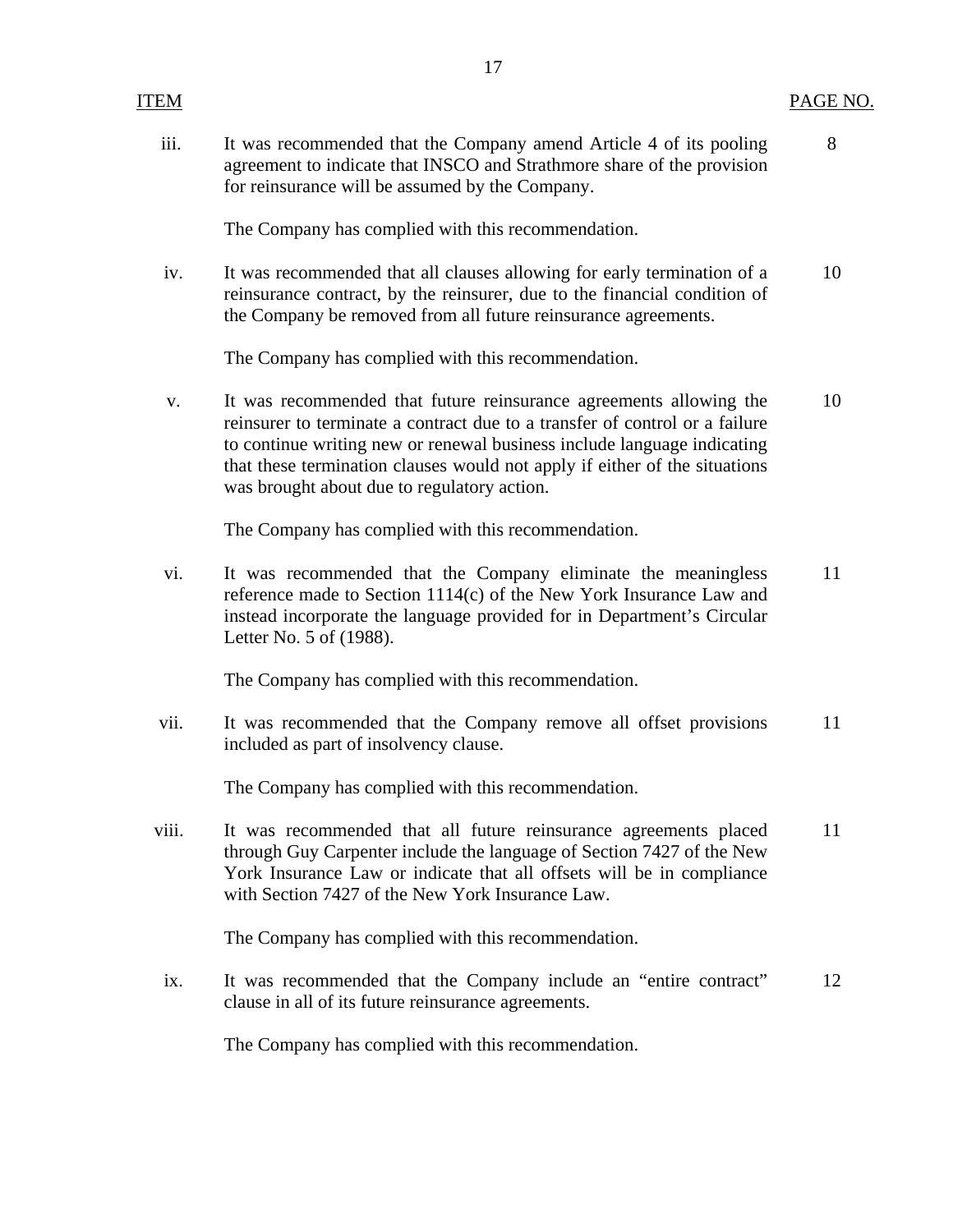x. It was recommended that the Company include the recommended 12 language from Circular Letter No. 5 (1988) in all reinsurance contracts which make reference to a novation.

The Company has complied with this recommendation.

xi. It was recommended that the Company included a service of suit of 12 clause in all reinsurance treaties with alien insurers.

The Company has complied with this recommendation.

xii. It was recommended that the Company remove the reference to the laws 13 of other states in the insolvency clause in its reinsurance agreement with Factory Mutual Insurance Company.

The Company has complied with this recommendation.

## C. Holding Company System

It was recommended that the Company put in written form the service 15 agreement it has in place with Brite Insurance Agency in order to be in compliance with Section 1608(a) and 1608(c) of the New York Insurance Law.

The Company has complied with this recommendation.

### D. Abandoned Property

It was recommended that the Company develop formal procedures for 15 monitoring outstanding checks that may be escheatable.

Subsequent to the 2003 examination date, but prior to the completion of the 2003 examination field work, the Company complied with this recommendation.

## E. Accounts and Records

i. It was recommended that the Company comply with Part 110.1 of 16 Department Regulation No. 13A and non-admit future installment premiums where a prior installment premium is over 90 days past dues.

The Company has complied with this recommendation.

ii. It was recommended that the Company put procedures in place to 17 remove dated outstanding checks from its outstanding check lists.

The Company has complied with this recommendation.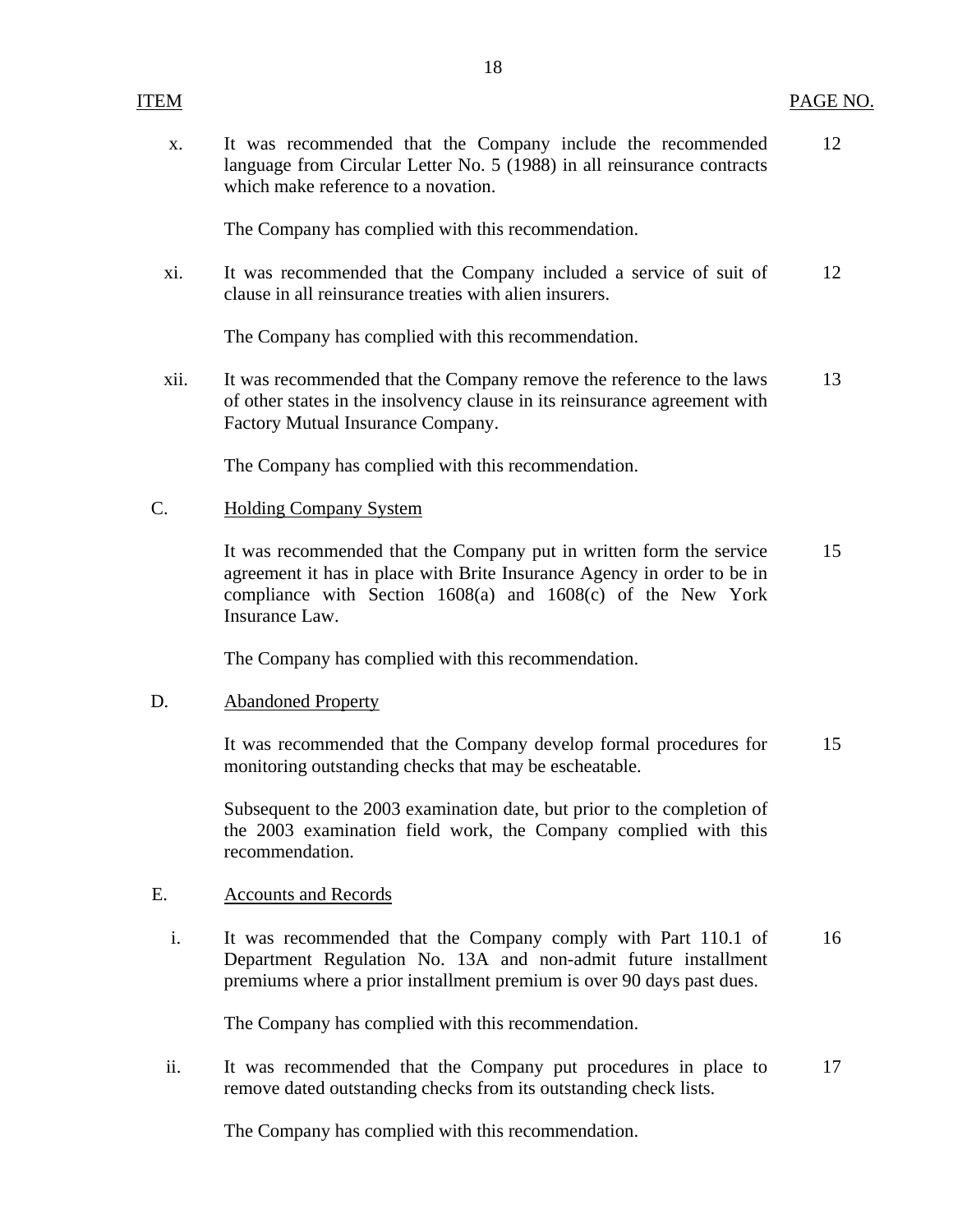iii. It was recommended that the Company amend its custodial agreement 17 to include all relevant provisions set forth in the NAIC Financial Condition Examiners Handbook.

The Company has complied with this recommendation.

iv. It was recommended that the Company include the provisions required 18 by Department Regulation 118, in all future contracts written to engage CPA firms.

The Company has complied with this recommendation.

- F. Market conduct activities
	- i. It was recommended that the Company comply with Department 25 Regulation 64 and include in its complaint log all complaints referred to it by the Department and all complaints referred directly to the Company.

The Company has complied with this recommendation.

ii. It was recommended that the Company comply with Department 25 Regulation 64 and respond to all complaints forwarded by the Department within ten business days.

The Company has not complied with this recommendation. A similar comment is included in the current report.

iii. It was recommended that the Company maintain its complaint log in the 26 format outlined in Department Circular Letter No. 11 (1978).

The Company has complied with this recommendation.

iv. It was recommended that the Company prepare quarterly reports from 26 its complaint logs and forward such reports to the heads of the Company's operating units and to the company president as required by Department Circular Letter No. 11 (1978).

The Company has complied with this recommendation.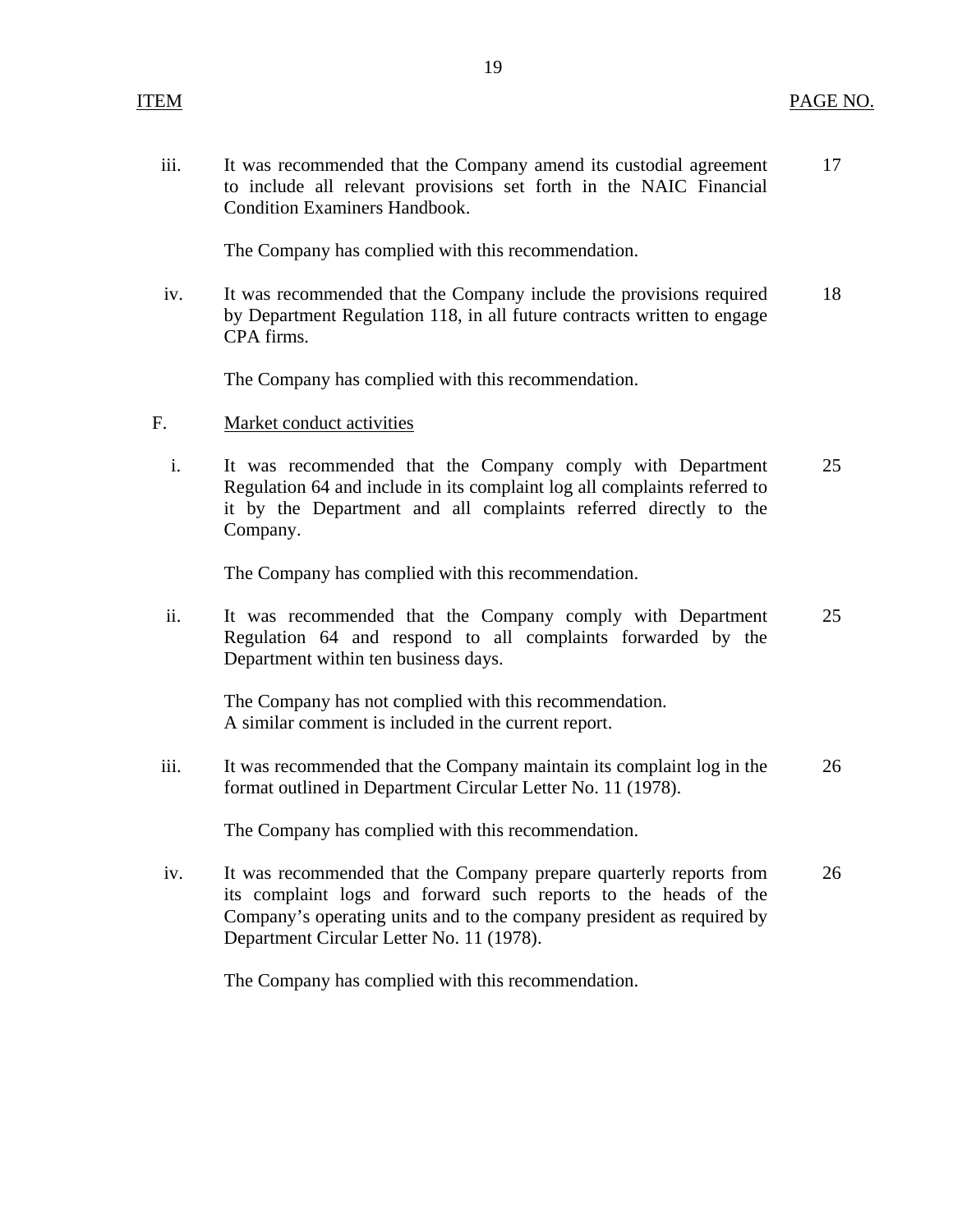## **7. SUMMARY OF COMMENTS AND RECOMMENDATIONS**

#### <span id="page-21-0"></span>ITEM PAGE NO.

## A. Holding Company

It is recommended that the Company file its annual holding company 10 registration statements in a timely manner pursuant to the provisions of Department Circular Letter No. 17 (2001).

## B. Market Conduct Activities

It is again recommended that the Company comply with Department 16 Regulation 64 and respond to all complaints forwarded by the Department within ten business days.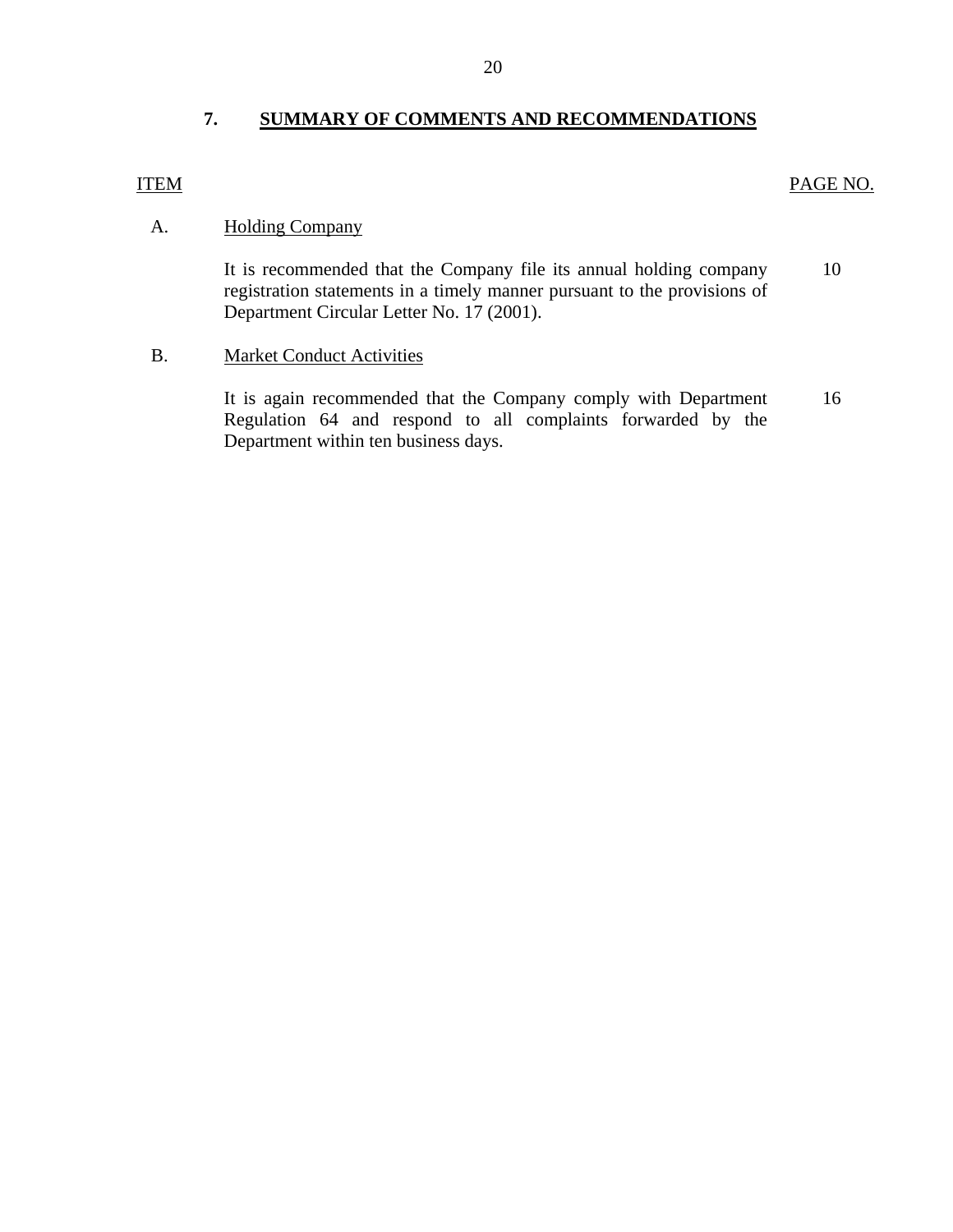Respectfully submitted,

 $\sqrt{s}$ /s/ Fe Rosales, CFE Associate Insurance Examiner

## STATE OF NEW YORK ) )ss: COUNTY OF NEW YORK )

FE ROSALES, being duly sworn, deposes and says that the foregoing report, subscribed by her, is true to the best of her knowledge and belief.

 $/$ s Fe Rosales

Subscribed and sworn to before me

this  $\_\_\_\_\$  day of  $\_\_\_\_\_\$  , 2010.